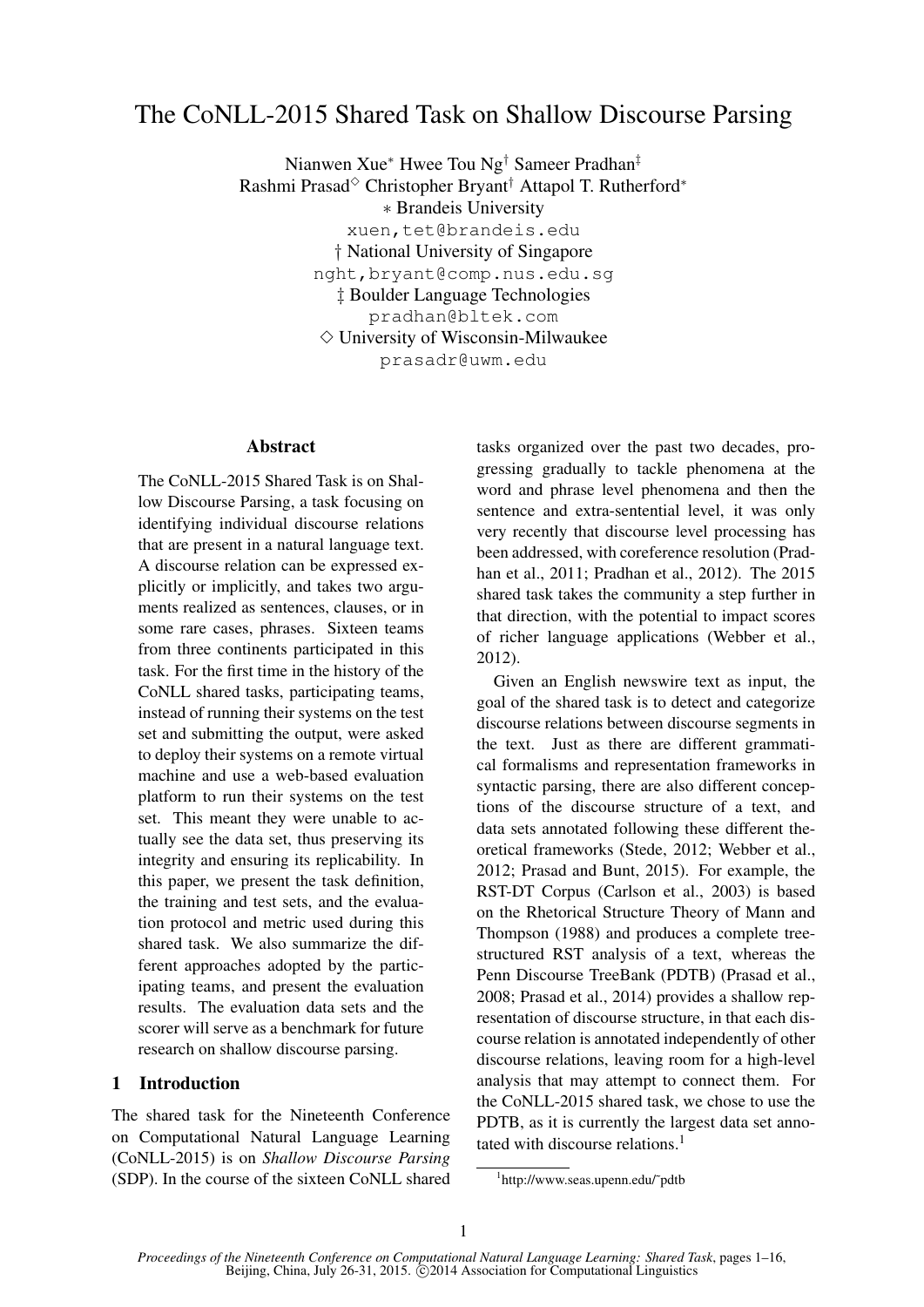The necessary conditions are also in place for such a task. The release of the RST-DT and PDTB has attracted a significant amount of research on discourse parsing (Pitler et al., 2008; Duverle and Prendinger, 2009; Lin et al., 2009; Pitler et al., 2009; Subba and Di Eugenio, 2009; Zhou et al., 2010; Feng and Hirst, 2012; Ghosh et al., 2012; Park and Cardie, 2012; Wang et al., 2012; Biran and McKeown, 2013; Lan et al., 2013; Feng and Hirst, 2014; Ji and Eisenstein, 2014; Li and Nenkova, 2014; Li et al., 2014; Lin et al., 2014; Rutherford and Xue, 2014), and the momentum is building. Almost all of these recent attempts at discourse parsing use machine learning techniques, which is consistent with the theme of the CoNLL conference. The resurgence of deep learning techniques opens the door for innovative approaches to this problem. A shared task on shallow discourse parsing provides an ideal platform for the community to gain crucial insights on the relative strengths and weaknesses of "standard" feature-based learning techniques and "deep" representation learning techniques.

The rest of this overview paper is structured as follows. In Section 2, we provide a concise definition of the shared task. We describe how the training and test data are prepared in Section 3. In Section 4, we present the evaluation protocol, metric and scorer. The different approaches that participants took in the shared task are summarized in Section 5. In Section 6, we present the ranking of participating systems and analyze the evaluation results. We present our conclusions in Section 7.

# 2 Task Definition

The goal of the shared task on shallow discourse parsing is to detect and categorize individual discourse relations. Specifically, given a newswire article as input, a participating system is asked to return a set of discourse relations contained in the text. A discourse relation, as defined in the PDTB, from which the training data for the shared task is drawn, is a relation taking two abstract objects (events, states, facts, or propositions) as arguments. Discourse relations may be expressed with explicit connectives like *because*, *however*, *but*, or implicitly inferred between abstract object units. In the current version of the PDTB, non-explicit relations are inferred only between adjacent units. Each discourse relation is labeled with a sense selected from a sense hierarchy, and its arguments are generally in the form of sentences, clauses, or in some rare cases, noun phrases. To detect a discourse relation, a participating system needs to:

- 1. Identify the text span of an explicit discourse connective, if present;
- 2. Identify the spans of text that serve as the two arguments for each relation;
- 3. Label the arguments as (*Arg1* or *Arg2*) to indicate the order of the arguments;
- 4. Predict the sense of the discourse relation (e.g., "Cause", "Condition", "Contrast").

# 3 Data

#### 3.1 Training and Development

The training data for the CoNLL-2015 Shared Task was adapted from the Penn Discourse Tree-Bank 2.0. (PDTB-2.0.) (Prasad et al., 2008; Prasad et al., 2014), annotated over the one million word Wall Street Journal (WSJ) corpus that has also been annotated with syntactic structures (the Penn TreeBank) (Marcus et al., 1993) and propositions (the Proposition Bank) (Palmer et al., 2005). The PDTB annotates discourse relations that hold between eventualities and propositions mentioned in text. Following a lexically grounded approach to annotation, the PDTB annotates relations realized explicitly by discourse connectives drawn from syntactically well-defined classes, as well as implicit relations between adjacent sentences when no explicit connective exists to relate the two. A limited but well-defined set of implicit relations are also annotated within sentences. Arguments of relations are annotated in each case, following the *minimality principle* for selecting all and only the material needed to interpret the relation. For explicit connectives, Arg2, which is defined as the argument with which the connective is syntactically associated, is in the same sentence as the connective (though not necessarily string adjacent), but Arg1, defined simply as the other argument, is unconstrained in terms of its distance from the connective and can be found anywhere in the text (Exs. 1-3). (All the following PDTB examples shown highlight Arg1 (in italics), Arg2 (in boldface), expressions realizing the relation (underlined), sense (in parentheses), and the WSJ file number for the text with the example (in square brackets)).

(1) GM officials want *to get their strategy to reduce capacity and the work force in place* before those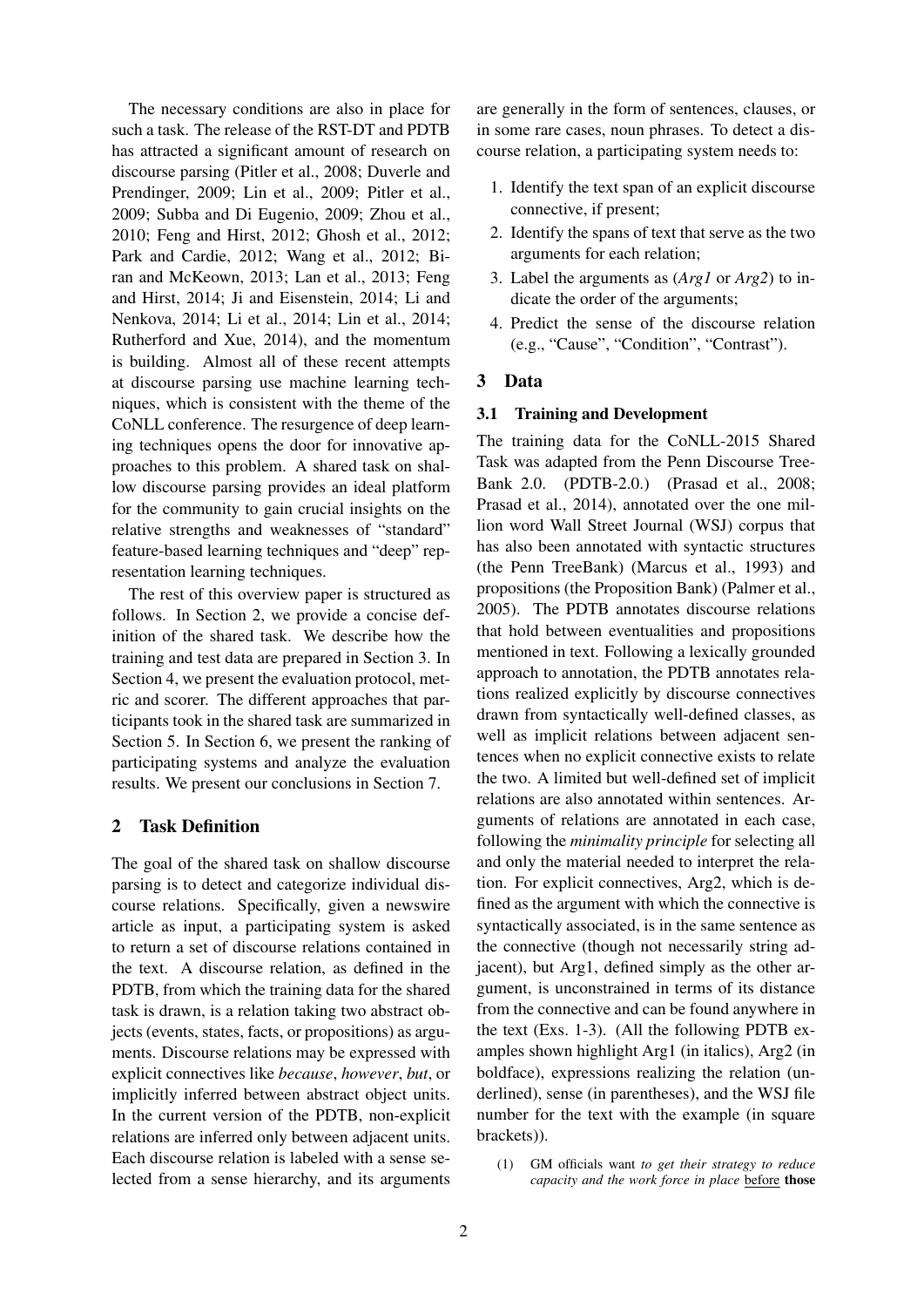talks begin. (Temporal.Asynchronous.Precedence) [wsj\_2338]

- (2) But that ghost wouldn't settle for words, *he wanted money and people – lots*. So Mr. Carter formed three new Army divisions and gave them to a new bureaucracy in Tampa called the Rapid Deployment Force. (Contingency.Cause.Result)  $[wsj_2112]$
- (3) Big buyers like Procter & Gamble say *there are other spots on the globe, and in India, where the seed could be grown*. "It's not a crop that can't be doubled or tripled," says Mr. Krishnamurthy. But no one has made a serious effort to transplant the crop. (Comparison.Concession.Contraexpectation) [wsj\_0515]

Between adjacent sentences unrelated by any explicit connective, four scenarios hold: (a) the sentences may be related by a discourse relation that has no lexical realization, in which case a connective (called an *Implicit* connective) is inserted to express the inferred relation (Ex. 4), (b) the sentences may be related by a discourse relation that is realized by some alternative non-connective expression (called *AltLex*), in which case these alternative lexicalizations are annotated as the carriers of the relation (Ex. 5), (c) the sentences may be related not by a discourse relation realizable by a connective or AltLex, but by an entity-based coherence relation, in which case the presence of such a relation is labeled *EntRel* (Ex 6), and (d) the sentences may not be related at all, in which case they are labeled *NoRel*. Relations annotated in these four scenarios are collectively referred to as *Non-Explicit* relations in this paper.

- (4) *The Arabs had merely oil*. Implicit=while These farmers may have a grip on the world's very heart. (Comparison.Contrast) [wsj.0515]
- (5) *Now, GM appears to be stepping up the pace of its factory consolidation to get in shape for the 1990s*. One reason is mounting competition from new Japanese car plants in the U.S. that are pouring out more than one million vehicles a year at costs lower than GM can match. (Contingency.Cause.Reason) [wsj 2338]
- (6) *Pierre Vinken, 61 years old, will join the board as a nonexecutive director Nov. 29*. EntRel Mr. Vinken is chairman of Elsevier N.V., the Dutch publishing group. [wsj\_0001]

In addition to the argument structure of relations, the PDTB provides sense annotation for each discourse relation, capturing the polysemy of connectives. Senses are organized in a three-level hierarchy, with 4 top-level semantic *classes*. For each class, a second level of *types* is defined, and there are 16 such types. There is a third level of *subtype* which provides further refinement to the

second level *types*. In the PDTB annotation, annotators are allowed back off to a higher level in the sense hierarchy if they are not certain about a lower level sense. That is, if they cannot distinguish between the subtypes under a type sense, they can just annotate the type level sense, and if there is further uncertainty in choosing among the types under a class sense, they can just annotate the class level sense. Most of the discourse relation instances in the PDTB are annotated with at least a type level sense, but there are also a small number annotated with only a class level sense.

The PDTB also provides annotations of attribution over all discourse relations and each of their arguments, as well as of text spans considered as supplementary to arguments of relations. However, both of these annotation types are excluded from the shared task.

PDTB-2.0. contains annotations of 40,600 discourse relations, distributed into the following five types: 18,459 Explicit relations, 16,053 Implicit relations, 624 AltLex relations, 5,210 EntRel relations, and 254 NoRel relations. We provide Sections 2–21 of the PDTB 2.0 release as the training set, and Section 22 as the development set.

## 3.2 Test Data

We provide two test sets for the shared task: Section 23 of the PDTB, and a blind test set we prepared especially for the shared task. The official ranking of the systems is based on their performance on the *blind test set*. In this section, we provide a detailed description of how the blind test set was prepared.

#### 3.2.1 Data Selection and Post-processing

For the blind test data, 30,158 words of untokenized English newswire texts were selected from a dump of English Wikinews<sup>2</sup>, accessed 22nd October 2014, and annotated in accordance with PDTB 2.0 guidelines.

The raw Wikinews data was pre-processed as follows:

• News articles were extracted from the Wikinews XML dump<sup>3</sup> using the publicly available WikiExtractor.py script.<sup>4</sup>

<sup>2</sup> https://en.wikinews.org/

<sup>3</sup> https://dumps.wikimedia.org/enwikinews/20141119/ enwikinews-20141119-pages-articles.xml.bz2

<sup>4</sup> http://medialab.di.unipi.it/wiki/Wikipedia\_ Extractor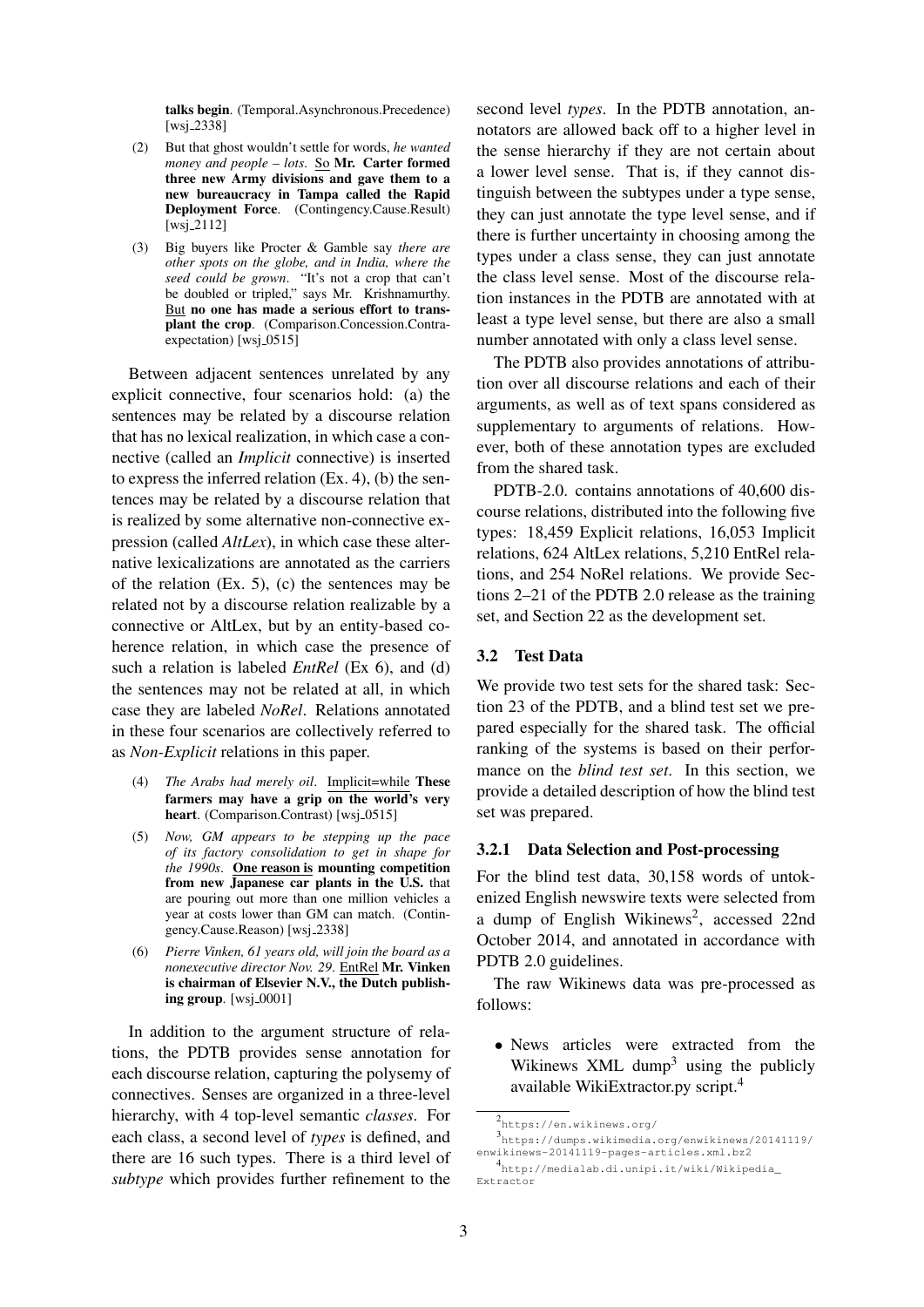- Additional processing was done to remove any remaining XML information and produce a raw text version of each article (including its title).
- All paragraphs were double spaced to ease paragraph boundary identification.
- Each article was named according to its unique Wikinews ID such that it is accessible online at http://en.wikinews.org/ wiki?curid=ID.

Initially, 30k words of text were selected from this processed data at random. However, it soon became apparent that some texts were too short for PDTB-style annotation or otherwise still contained remnant XML errors. Another issue was that since Wikinews texts are written by members of the public, rather than professionally trained journalists, some articles were considered as not up to the same standards of spelling and grammar as the WSJ texts in the PDTB.

For these reasons, despite making the decision to allow the correction of extremely minor errors (such as obvious typos and occasional article or preposition errors), just under half of the original 30k word random selection was ultimately deemed unsuitable for annotation. Consequently, the remaining texts were selected manually from Wikinews, with a slight preference for longer articles with many multi-sentence paragraphs that are more consistent with WSJ-style texts.

### 3.2.2 Annotations

Annotation of the blind test set was carried out by two of the shared task organizers, one of whom (fifth author) was the main annotator (MA) while the other (fourth author), a lead developer of the PDTB, acted as the reviewing annotator (RA), reviewing each relation annotated by the MA and recording agreement or disagreement. Annotation involved marking the relation type (Explicit, Implicit, AltLex, EntRel, NoRel), relation realization (explicit connective, implicit connective, AltLex expression), arguments (Arg1 and Arg2), and sense of a discourse relation, using the PDTB annotation tool.<sup>5</sup> Unlike the PDTB guidelines, we did not allow back-off to the top class level during annotation. Every relation was annotated with a sense chosen from at least the second type level.

Also different from the PDTB, attribution spans or attribution features were not annotated.

Before commencing official annotation, MA was trained in PDTB-2.0. style annotation by RA. A review of the guidelines was followed by double blind annotation (by MA and RA) of a small number of WSJ texts not previously annotated in the PDTB, and differences were then compared and discussed. MA then also underwent self-training by first annotating some WSJ texts that were already annotated in the PDTB, and then comparing these annotations, to further strengthen knowledge of the guidelines.

After the training period, the entire blind test data was annotated by MA over a period of a few weeks, and then reviewed by RA. Disagreements during the review were manually recorded using a formal scheme addressing all aspects of the annotation, including relation type, explicit connective identification, senses, and each of the arguments. This was done to verify the integrity of the blind test data and keep a record of any confusion or difficulty encountered during annotation. Manual entry of disagreements was done within the tool interface, through its commenting feature. A recorded comment in the tool is unique to a relation token and is recorded in a stand-off style. Disagreements were later resolved by consensus between MA and RA.

#### 3.2.3 Inter-annotator Agreement

The record of disagreements was utilized to compute inter-annotator agreement between MA and RA. The overall agreement was 76.5%, which represents the percentage of relations on which there was complete agreement. Agreement on explicit connective identification was 96.0%, representing the percentage of explicit connectives that both MA and RA identified as discourse connectives. We note here that if a connective was identified in the blind test data, but was not annotated in the PDTB despite its occurrence in the WSJ (e.g.,"after which time", "despite"), we did not consider it a potential connective and hence did not include it in the agreement calculation. When the textual context allowed it, such expressions were instead marked as AltLex.

We also did a more fine-grained assessment to determine agreement on Arg1, Arg2, Arg1+Arg2 (i.e., the number of relations on which the annotators agreed on both Arg1 and Arg2), and senses. This was done for all the relation types considered

<sup>5</sup> https://www.seas.upenn.edu/˜pdtb/tools.shtml# annotator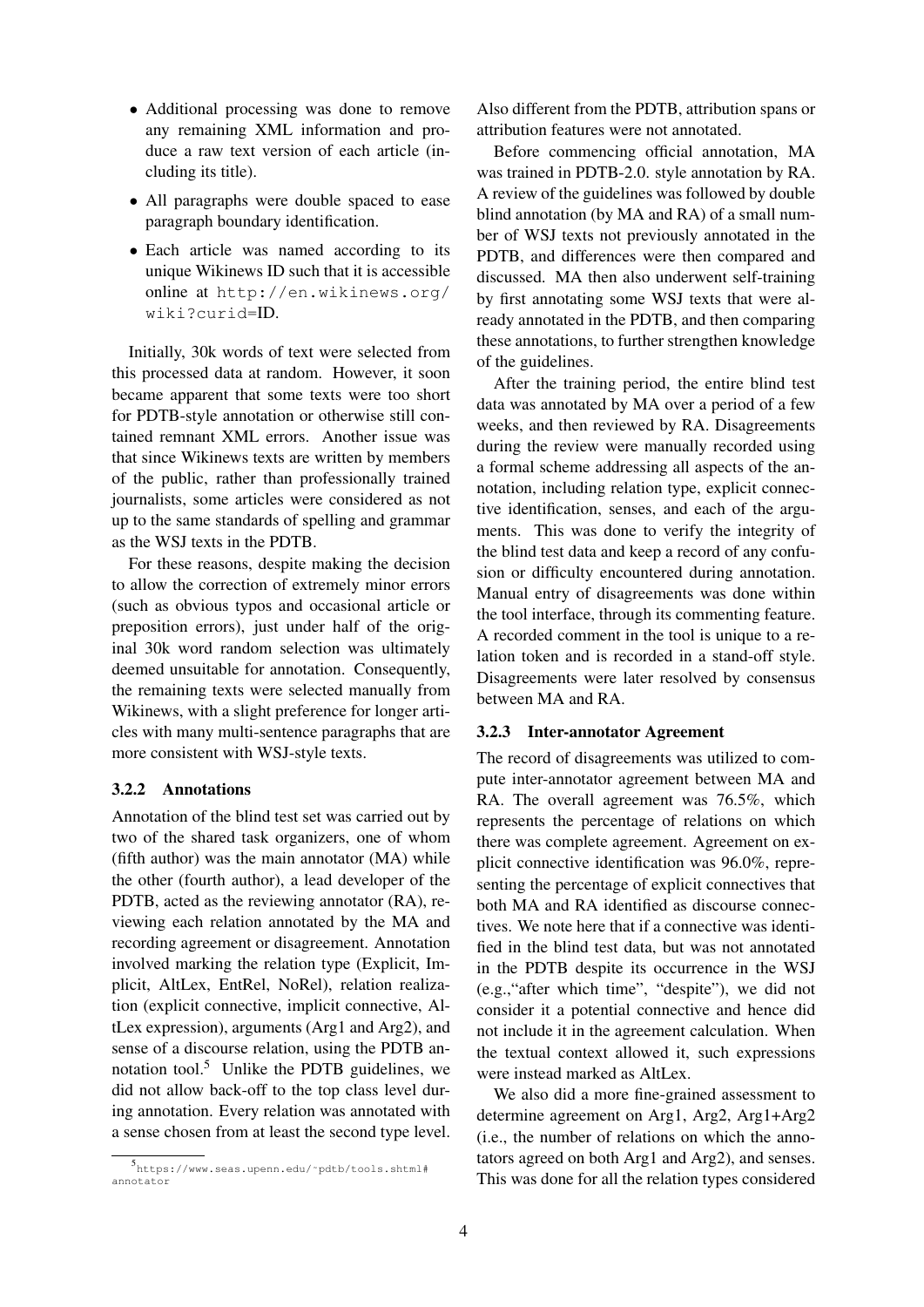together, as well as for Explicit and Non-Explicit relation types separately. Sense disagreement was computed using the CoNLL sense classification scheme (see Section 3.3), even though the annotation was done using the full PDTB sense classification scheme (see Table 2). The agreement percentages are shown in Table 1. When multiple senses were provided for a relation, a disagreement on any of the senses was counted as disagreement for the relation; disagreement on more than one of the senses was counted only once. Absence of a second sense by one annotator when the other did provide one was also counted as disagreement.

As the table shows, agreement on senses was reasonably high overall (85.5%), with agreement for Explicit relations expectedly higher (91.0%) than for Non-Explicit relations (80.9%). Overall agreement on arguments was also high, but in contrast to the senses, agreement was generally higher for the Non-Explicit than for Explicit relations. Agreement on the Arg1 of Explicit relations (89.6%) is, not surprisingly, lower than for Arg2 (98.7%), because the Arg1 of Explicit relations can be non-adjacent to the connective's sentence or clause, and thus, harder to identify. For the Non-Explicit relations, in contrast, but again to be expected, because of the argument adjacency constraint for such relations, agreement on Arg1  $(95.0\%)$  and Arg2  $(96.4\%)$  shows minimal difference. Table 1 also provides the percentage of relations with agreement on both Arg1 and Arg2, showing this to be higher for Non-Explicit relations (92.4%) than for Explicit relations (88.7%).

Compared to the agreement reported for the PDTB (Prasad et al., 2008; Miltsakaki et al., 2004), the results obtained here (See Table 1) are slightly better. PDTB agreement on Arg1 and Arg2 of Explicit relations is reported to be 86.3% and 94.1%, respectively, whereas overall agreement on arguments of Non-Explicit relations is 85.1%. For the senses, although the CoNLL senses do not exactly align with the PDTB senses, a rough correspondence can be assumed between the CoNLL classification as a whole and the type and subtype levels of the PDTB classification, for which PDTB reports 84% and 80%, respectively.

# 3.3 Adapting the PDTB Annotation for the shared task

The discourse relations annotated in the PDTB have many different elements, and it is impracti-

cal to predict all of them in the context of a shared task where participants have a relatively short time frame in which to complete the task. As a result, we had to make a number of exclusions and simplifications, which we describe below.

The core elements of a discourse relation are the two abstract objects as its arguments. In addition to this, some discourse relations include supplementary information that is relevant but not necessary (as per the minimality principle) to the interpretation of a discourse relation. Supplementary information is associated with arguments, and optionally marked with the labels "Sup1", for material supplementary to Arg1, and "Sup2", for material supplementary to Arg2. An example of a Sup1 annotation is shown in (7). In the shared task, supplementary information is excluded from evaluation when computing argument spans.

(7)  $(s_{up1}$  Average maturity was as short as 29 days at the start of this year), *when shortterm interest rates were moving steadily upward*. Implicit=for example The average sevenday compound yield of the funds reached 9.62% in late April . (Expansion.Instantiation) [wsj\_0982]

Also excluded from evaluation, to make the shared task manageable, are attribution relations annotated in PDTB. An example of an explicit attribution is "he says" in (8), marked over Arg1.

(8) When Mr. Green won a \$240,000 verdict in a land condemnation case against the state in June 1983, he says *Judge O'Kicki unexpectedly awarded him an additional* \$*100,000* (Temporal.Synchrony) [wsj\_0267]

The PDTB senses form a hierarchical system of three levels, consisting of 4 *classes*, 16 *types*, and 23 *subtypes*. While all classes are divided into multiple types, some types do not have subtypes. Previous work on PDTB sense classification has mostly focused on classes (Pitler et al., 2009; Zhou et al., 2010; Park and Cardie, 2012; Biran and McKeown, 2013; Li and Nenkova, 2014; Rutherford and Xue, 2014). The senses that are the target of prediction in the CoNLL-2015 shared task are primarily based on the second-level types and a selected number of third-level subtypes. We made a few modifications to make the distinctions clearer and their distributions more balanced, and these changes are presented in Table 2. First, senses in the PDTB that have distinctions that are too subtle and thus too difficult to predict are collapsed.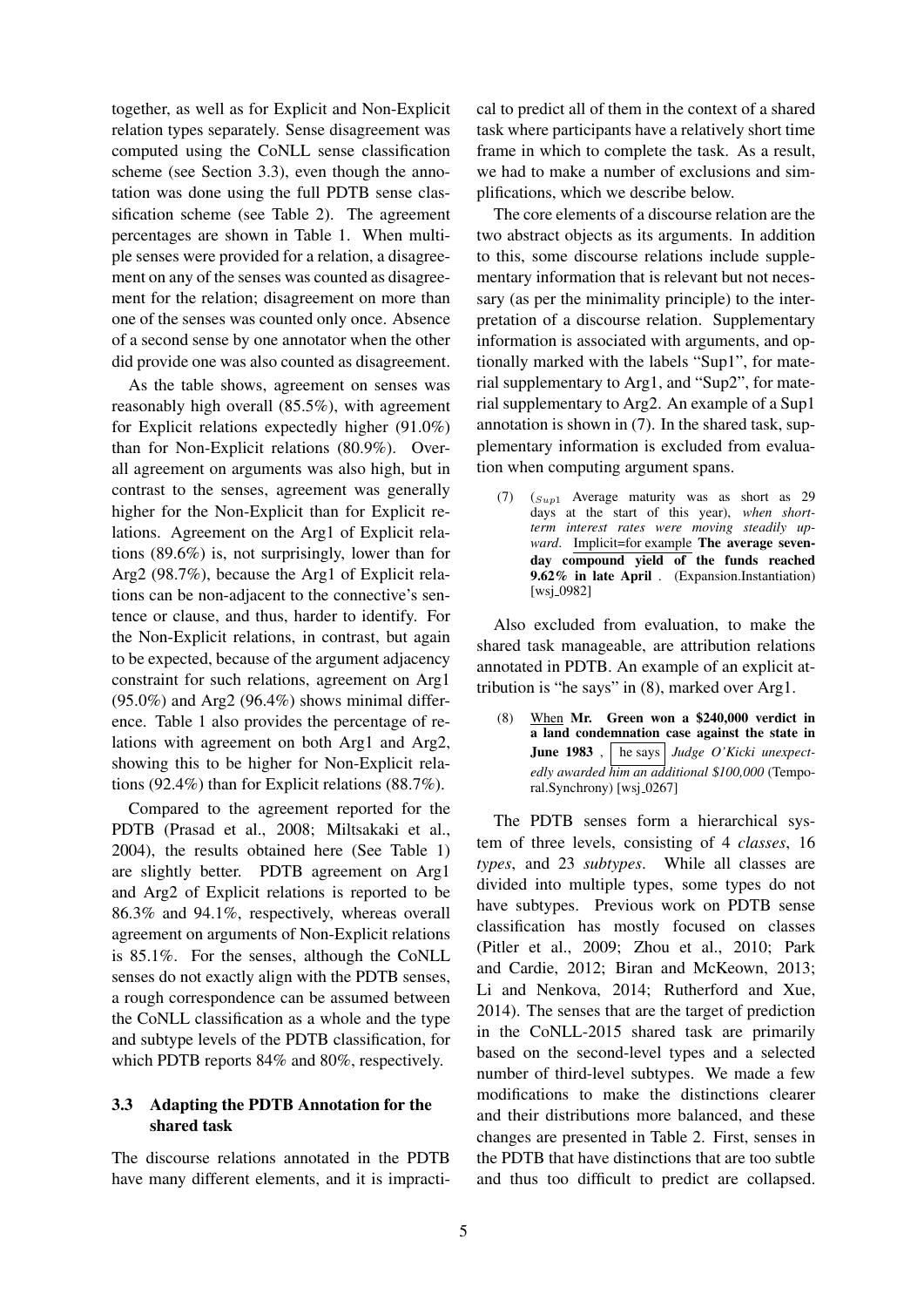|                     | Argl agr | Arg2 agr | Arg1+Arg2 agr | Sense agr |
|---------------------|----------|----------|---------------|-----------|
| <b>Explicit</b>     | 89.6%    | 98.7%    | 88.7%         | $91.0\%$  |
| <b>Non-Explicit</b> | $95.0\%$ | 96.4%    | $92.4\%$      | 80.9%     |
| Total               | $92.5\%$ | $97.4\%$ | $90.7\%$      | $85.5\%$  |

Table 1: Inter-annotator agreement on blind test data annotation in various conditions.

| <b>CoNLL</b> senses              | <b>PDTB</b> senses                                             |
|----------------------------------|----------------------------------------------------------------|
| Temporal.Synchronous             | same                                                           |
| Temporal.Asynchronous.Precedence | same                                                           |
| Temporal.Asynchronous.Succession | same                                                           |
| * Contingency.Cause.Reason       | Contingency.Cause.Reason + Contingency.Pragmatic cause         |
| Contingency.Cause.Result         | same                                                           |
| * Contingency. Condition         | Contingency.Condition + Contingency.Pragmatic condition +      |
|                                  | Subtypes of Contingency.Condition + Subtypes of                |
|                                  | Contingency. Pragmatic Condition                               |
| * Comparison.Contrast            | Comparison.Contrast + Comparison.Pragmatic contrast + Subtypes |
|                                  | of Comparison.Contrast                                         |
| * Comparison.Concession          | Comparison.Concession + Comparison.Pragmatic concession +      |
|                                  | Subtypes of Comparison.Concession                              |
| * Expansion.Conjunction          | Expansion.Conjunction + Expansion.List                         |
| Expansion.Instantiation          | same                                                           |
| *Expansion.Restatement           | Expansion.Restatement + Subtypes of Expansion.Restatement      |
| * Expansion. Alternative         | Expansion.Alternative.Conjunctive +                            |
|                                  | Expansion.Alternative.Disjunctive                              |
| Expansion.Alternative.Chosen     | same                                                           |
| alternative                      |                                                                |
| Expansion.Exception              | same                                                           |
| EntRel                           | same                                                           |

Table 2: Flat list of 15 sense categories used in CoNLL-2015, with correspondences to PDTB senses. Senses that involve a change from the PDTB senses are marked ∗.

For example, "Contingency.Pragmatic cause" is merged into "Contingency.Cause.Reason", and "Contingency.Pragmatic condition" is merged into "Contingency.Condition". Second, the distinction between "Expansion.Conjunction" and "Expansion.List" is not clear in the PDTB and in fact, they seem very similar for the most part, so the latter is merged into the former. Third, while "Expansion.Alternative.Conjunctive" and "Expansion.Alternative.Disjunctive" are merged into "Expansion.Alternative", a third subtype of "Expansion.Alternative", "Expansion.Alternative.Chosen Alternative" is kept as a separate category as its meaning involves more than presentation of alternatives. Finally, while "EntRel" relations are not treated as discourse relations in the PDTB, we have included this category as a sense for sense classification since they are a kind of coherence relation and we require systems to label these relations in the shared task. In contrast, instances annotated with "NoRel" are not treated as discourse relations and are excluded from the training, development and test data sets. This means that a system needs to treat them as negative samples and *not* identify them as discourse relations. These changes have resulted in a *flat* list of 15 sense categories that need to be predicted in the shared task. A comparison of the PDTB senses and the senses used in the CoNLL shared task is presented in Table 2.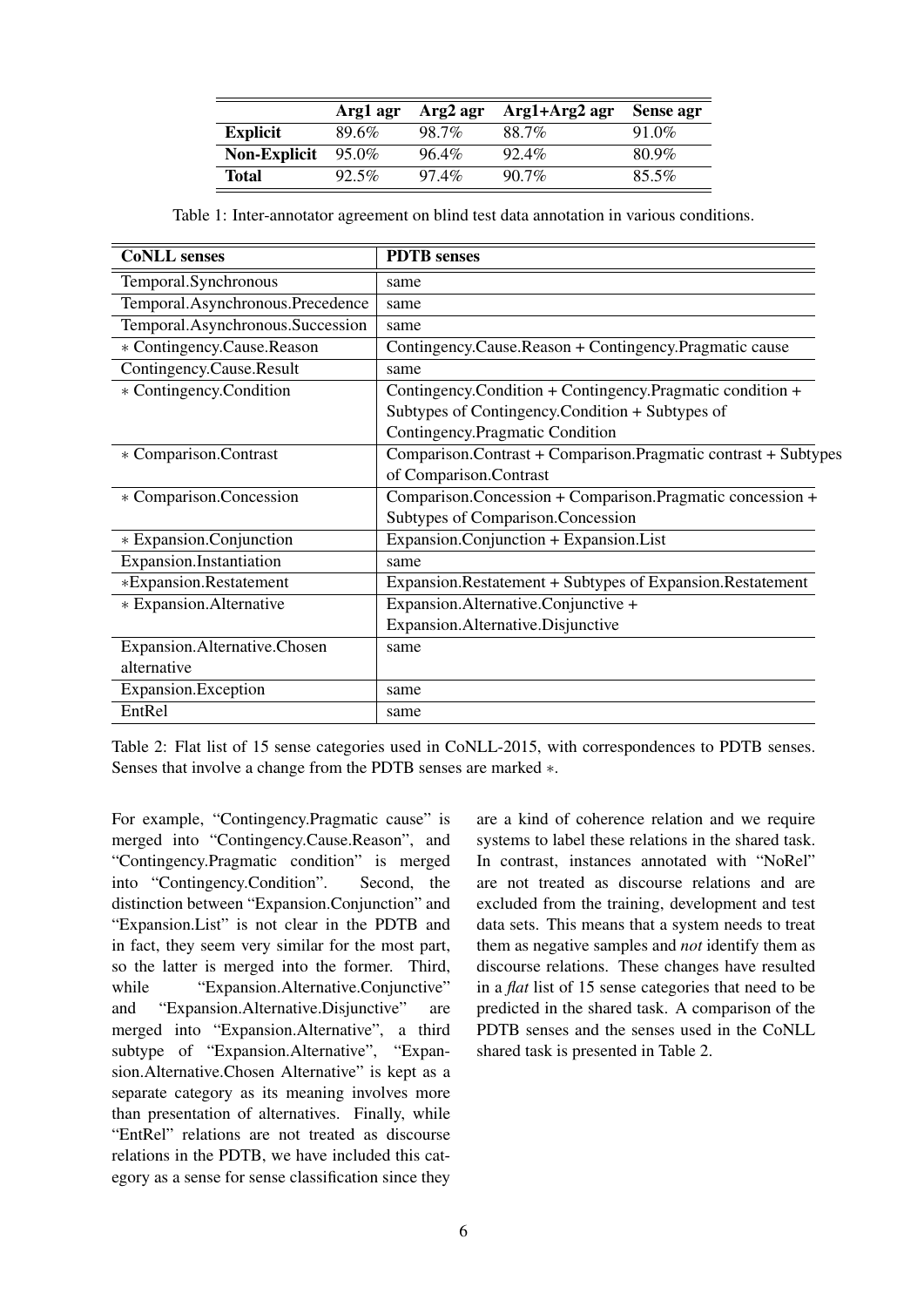| <b>Relation</b> | <b>Sense</b>                                      | WSJ-Train        | <b>WSJ-Dev</b>      | WSJ-Test         |  |
|-----------------|---------------------------------------------------|------------------|---------------------|------------------|--|
| <b>Explicit</b> | Overall                                           |                  | 680                 | 923              |  |
|                 | Expansion.Conjunction                             | 4323             | 185                 | 242              |  |
|                 | Comparison.Contrast                               | 2956             | 160                 | 271              |  |
|                 | Contingency.Condition                             | 1148             | 50                  | 63               |  |
|                 | Temporal.Synchrony                                | 1133             | 68                  | 71               |  |
|                 | Comparison.Concession                             | 1080             | 12                  | 27               |  |
|                 | Contingency.Cause.Reason                          | 943              | 38                  | 74               |  |
|                 | Temporal.Asynchronous.Succession                  | 842              | 51                  | 64               |  |
|                 | Temporal.Asynchronous.Precedence                  | 770              | 49                  | 36               |  |
|                 | Contingency.Cause.Result                          | 487              | 19                  | 38               |  |
|                 | Comparison                                        | 347              | 20                  | 1                |  |
|                 | Expansion.Instantiation                           | 236              | 9                   | 21               |  |
|                 | Expansion.Alternative                             | 195              | 6                   | 5                |  |
|                 | Expansion.Restatement                             | 121              | 6                   | 7                |  |
|                 | Expansion.Alternative.Chosen-alternative          | 96               | 6                   | 3                |  |
|                 | Expansion                                         | 24               | 0                   | $\boldsymbol{0}$ |  |
|                 | Expansion.Exception                               | 13               | 0                   | 0                |  |
|                 | Temporal                                          | 4<br>3           | 1                   | 0                |  |
|                 | Temporal.Asynchronous<br>Contingency              | 1                | 0<br>$\overline{0}$ | 0<br>0           |  |
|                 | <b>Overall</b>                                    |                  | 522                 |                  |  |
| Implicit        |                                                   | 13156<br>3227    | 120                 | 769<br>141       |  |
|                 | Expansion.Conjunction                             | 2486             | 101                 | 190              |  |
|                 | Expansion.Restatement<br>Contingency.Cause.Reason | 2059             | 73                  | 113              |  |
|                 | Comparison.Contrast                               | 1614             | 82                  | 127              |  |
|                 | Contingency.Cause.Result                          | 1372             | 49                  | 89               |  |
|                 | Expansion.Instantiation                           | 1132             | 47                  | 69               |  |
|                 | Temporal.Asynchronous.Precedence                  | 418              | 25                  | 7                |  |
|                 | Comparison.Concession                             | 193              | 5                   | 5                |  |
|                 | Temporal.Synchrony                                | 153              | 8                   | 5                |  |
|                 | Comparison                                        | 145              | 1                   | $\boldsymbol{0}$ |  |
|                 | Expansion.Alternative.Chosen-alternative          | 142              | 2                   | 15               |  |
|                 | Temporal.Asynchronous.Succession                  | 125              | 3                   | 5                |  |
|                 | Expansion                                         | 73               | 6                   | 3                |  |
|                 | Expansion.Alternative                             | 11               | 0                   | 0                |  |
|                 | Contingency.Condition                             | 2                | 0                   | 0                |  |
|                 | Temporal                                          | 1                | 0                   | 0                |  |
|                 | Expansion.Exception                               | 1                | 0                   | 0                |  |
|                 | Contingency.Cause                                 | 1                | 0                   | 0                |  |
|                 | Contingency                                       | 1                | $\overline{0}$      | $\overline{0}$   |  |
| <b>EntRel</b>   | <b>Overall</b>                                    | 4133             | 215                 | 217              |  |
|                 | EntRel                                            | 4133             | 215                 | 217              |  |
| <b>AltLex</b>   | Overall                                           | 524              | 19                  | 19               |  |
|                 | Contingency.Cause.Result                          | 147              | $\overline{4}$      | $\overline{8}$   |  |
|                 | Expansion.Conjunction                             | 94               | 3                   | 8                |  |
|                 | Contingency.Cause.Reason                          | 76               | 5                   | 8                |  |
|                 | Expansion.Restatement                             | 57               | $\boldsymbol{0}$    | 1                |  |
|                 | Temporal.Asynchronous.Precedence                  | 42               | $\overline{c}$      | $\overline{c}$   |  |
|                 | Expansion.Instantiation                           | 33               | $\mathbf{1}$        | 1                |  |
|                 | Comparison.Contrast                               | 32               | $\overline{2}$      | 1                |  |
|                 | Temporal.Asynchronous.Succession                  | 18               | 0                   | 0                |  |
|                 | Temporal.Synchrony                                | 16               | 1                   | 0                |  |
|                 | Comparison.Concession                             | 4                | $\overline{0}$      | 1                |  |
|                 | Expansion                                         | $\overline{c}$   | 0                   | 0                |  |
|                 | Contingency.Condition                             | $\overline{c}$   | 0                   | 0                |  |
|                 | Expansion.Exception                               | $\mathbf{1}$     | 0                   | $\boldsymbol{0}$ |  |
|                 | <b>Expansion.Restatement</b>                      | $\mathbf{0}$     | 1                   | 0                |  |
|                 | Expansion.Alternative                             | $\boldsymbol{0}$ | $\overline{0}$      | $\overline{0}$   |  |

Table 3: Distribution of senses across the four relation types in the WSJ PDTB data used for the shared task. The total numbers of the relations here are less than in the complete PDTB release because some sections (00, 01, and 24) are excluded for the shared task, following standard split of WSJ data in the evaluation community. We are intentionally withholding distribution over the blind test set in case there is a repeat of the SDP shared task using the same test set.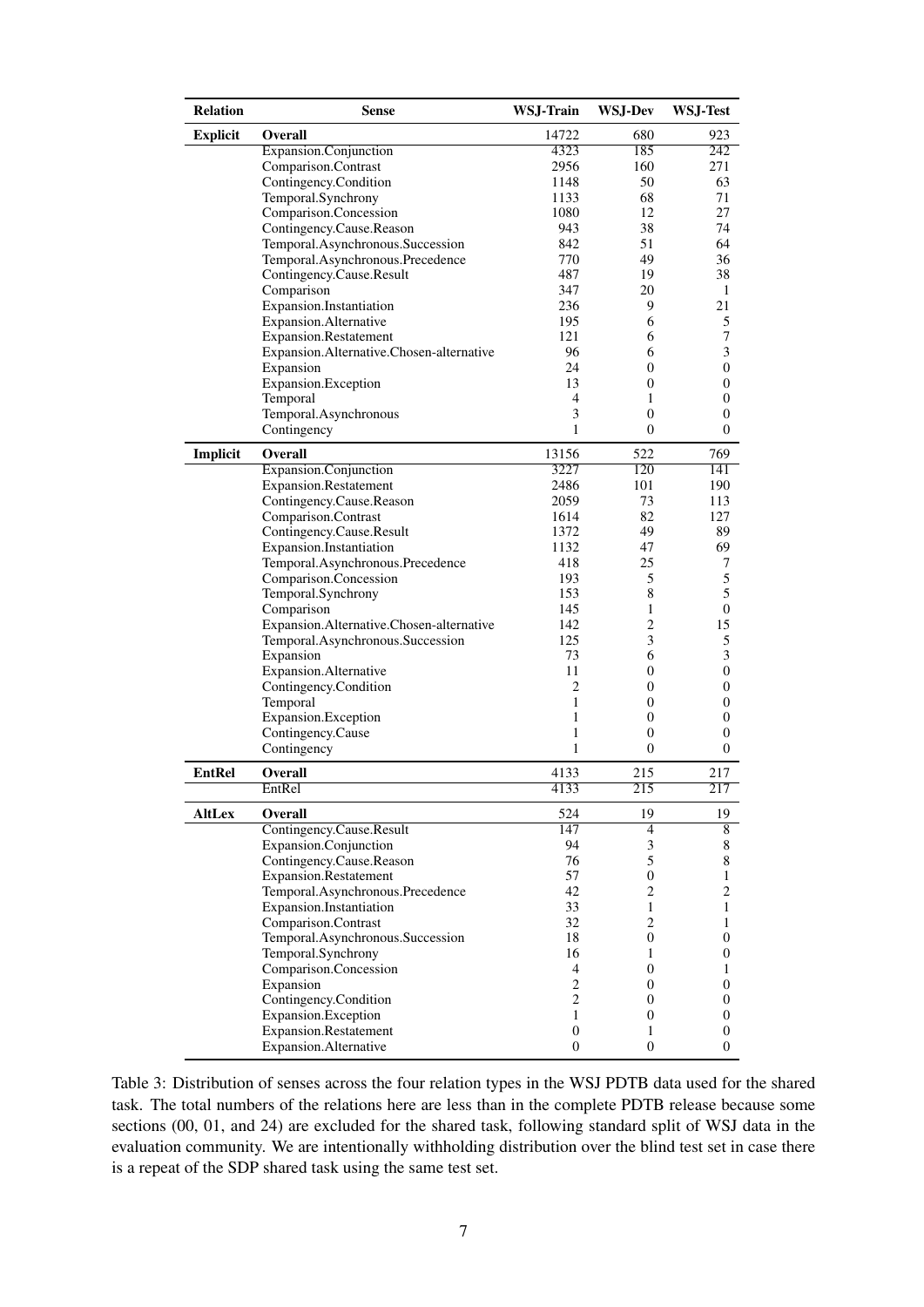Table 3 shows the distribution of the senses across the four discourse relations within the WSJ PDTB data<sup>6</sup>. We are intentionally withholding the sense distribution across the blind test set in case there is a repeat of the SDP shared task using the same test set.

## 4 Evaluation

#### 4.1 Closed and open tracks

In keeping with the CoNLL shared task tradition, participating systems were evaluated in two tracks, a *closed* track and an *open* track. A participating system in the closed track could only use the provided PDTB training set but was allowed to process the data using any publicly available (i.e., non-proprietary) natural language processing tools such as syntactic parsers and semantic role labelers. In contrast, in the open track, a participating system could not only use any publicly available NLP tools to process the data, but also any publicly available (i.e., non-proprietary) data for training. A participating team could choose to participate in the closed track or the open track, or both.

The motivation for having two tracks in CoNLL shared tasks was to isolate the contribution of algorithms and resources to a particular task. In the closed track, the resources are held constant so that the advantages of different algorithms and models can be more meaningfully compared. In the open track, the focus of the evaluation is on the overall performance and the use of all possible means to improve the performance of a task. This distinction was easier to maintain for early CoNLL tasks such as noun phrase chunking and named entity recognition, where competitive performance could be achieved without having to use resources other than the provided training set. However, this is no longer true for a high-level task like discourse parsing where external resources such as Brown clusters have proved to be useful (Rutherford and Xue, 2014). In addition, to be competitive in the discourse parsing task, one also has to process the data with syntactic and possibly semantic parsers, which may also be trained on data that is outside the training set. As a compromise, therefore, we allowed participants to use the following linguistic resources in the closed track, other than the training set:

- Brown clusters
- VerbNet
- Sentiment lexicon
- Word embeddings (word2vec)

To make the task more manageable for participants, we provided them with training and test data with the following layers of automatic linguistic annotation processed with state-of-the-art NLP tools:

- Phrase structure parses (predicted using the Berkeley parser (Petrov and Klein, 2007))
- Dependency parses (converted from phrase structure parses using the Stanford converter (Manning et al., 2014))

As it turned out, all of the teams this year chose to participate in the closed track.

## 4.2 Evaluation Platform: TIRA

We use a new web service called TIRA as the platform for system evaluation (Gollub et al., 2012; Potthast et al., 2014). Traditionally, participating teams were asked to manually run their system on the blind test set without the gold standard labels, and submit the output for evaluation. This year, however, we shifted this evaluation paradigm, asking participants to deploy their systems on a remote virtual machine, and to use the TIRA web platform (tira.io) to run their systems on the test sets without actually seeing the test sets. The organizers would then inspect the evaluation results, and verify that participating systems yielded acceptable output.

This evaluation protocol allowed us to maintain the integrity of the blind test set and reduce the organizational overhead. On TIRA, the blind test set can only be accessed in the evaluation environment, and the evaluation results are automatically collected. Participants cannot see any part of the test sets and hence cannot do iterative development based on the test set performance, which preserves the integrity of the evaluation. Most importantly, this evaluation platform promotes replicability, which is very crucial for proper evaluation of scientific progress. Reproducing all of the results is just a matter of a button click on TIRA. All of the results presented in this paper, along with the trained models and the software,

 $6$ There is a small number of instances in the PDTB training set that are only annotated with the class level sense. We did not take them out of the training set for the sake of completeness.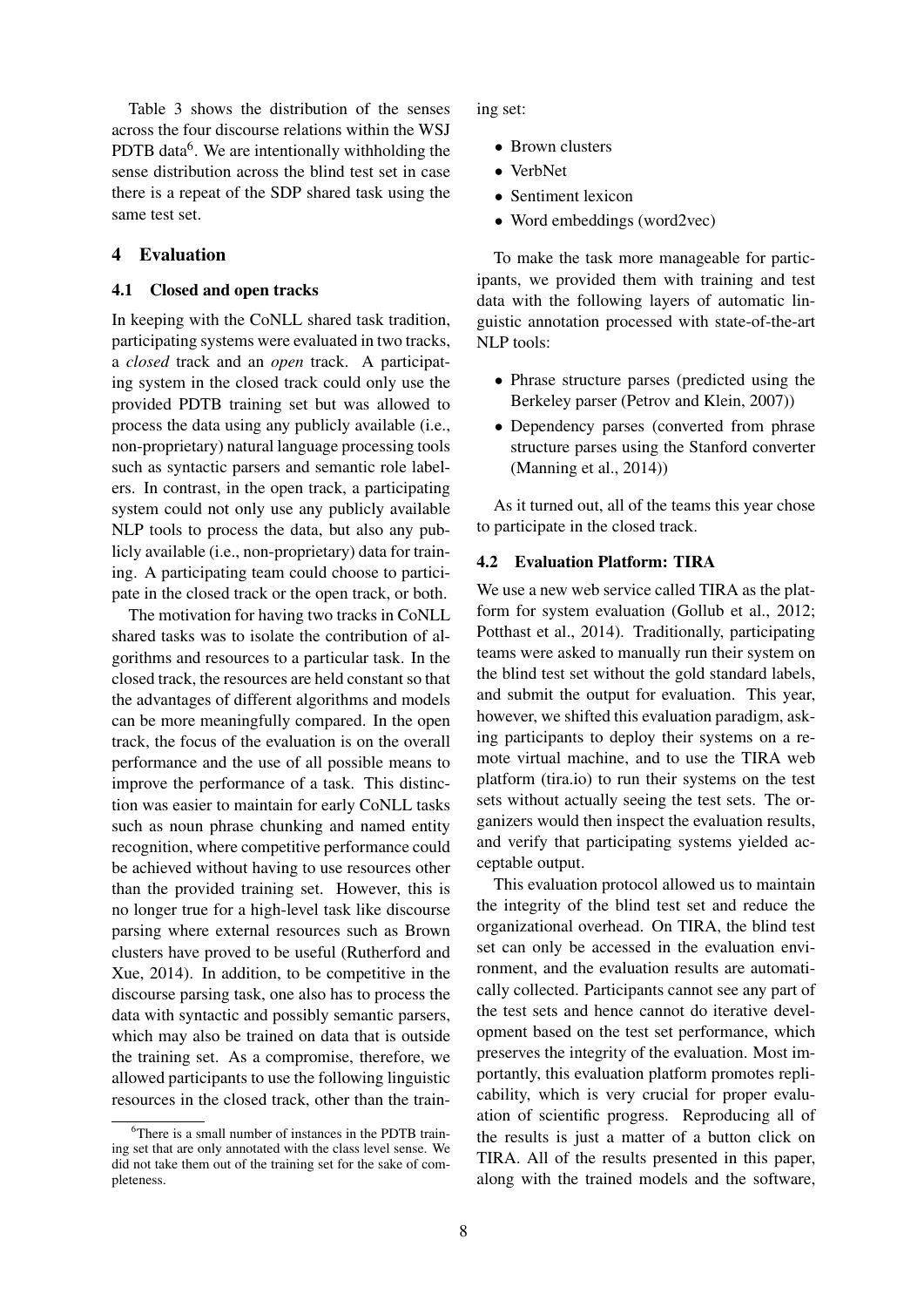are archived and available for distribution upon request to the organizers and upon the permission of the participating team, who holds the copyrights to the software. Replicability also helps speed up the research and development in discourse parsing. Anyone wanting to extend or apply any of the approaches proposed by a shared task participant does not have to re-implement the model from scratch. They can request a clone of the virtual machine where the participating system is deployed, and then implement their extension based off the original source code. Any extension effort also benefits from the precise evaluation of the progress and improvement since the system is based off the exact same implementation.

## 4.3 Evaluation metrics and scorer

A shallow discourse parser is evaluated based on the end-to-end  $F_1$  score on a per-discourse relation basis. The input to the system consists of documents with gold-standard word tokens along with their automatic parses. We do not pre-identify the discourse connectives or any other elements of the discourse annotation. The shallow discourse parser must output a list of discourse relations that consist of the argument spans and their labels, explicit discourse connectives where applicable, and the senses. The  $F_1$  score is computed based on the number of predicted relations that match a gold standard relation exactly. A relation is correctly predicted if (a) the discourse connective is correctly detected (for Explicit discourse relations), (b) the sense of the discourse connective is correctly predicted, and (c) the text spans of its two arguments are correctly predicted (Arg1 and Arg2).

Although the submissions are ranked based on the relation  $F_1$  score, the scorer also provides component-wise evaluation with error propagation. The scorer computes the precision, recall, and  $F_1$  for the following<sup>7</sup>:

- Explicit discourse connective identification.
- Arg1 identification.
- Arg2 identification.
- Arg1 and Arg2 identification.
- Sense classification with error propagation from discourse connective and argument identification.

For purposes of evaluation, an explicit discourse connective predicted by the parser is considered correct if and only if the predicted raw connective includes the gold raw connective head, while allowing for the tokens of the predicted connective to be a subset of the tokens in the gold raw connective. We provide a function that maps discourse connectives to their corresponding heads. The notion of discourse connective head is not the same as its syntactic head. Rather, it is thought of as the part of the connective conveying its core meaning. For example, the head of the discourse connective "At least not when" is "when", and the head of "five minutes before" is "before". The non-head part of the connective serves to semantically restrict the interpretation of the connective.

Although Implicit discourse relations are annotated with an implicit connective inserted between adjacent sentences, participants are not required to provide the inserted connective. They only need to output the sense of the discourse relation. Similarly, for AltLex relations, which are also annotated between adjacent sentences, participants are not required to output the text span of the AltLex expression, but only the sense. The EntRel relation is included as a sense in the shared task, and here, systems are required to correctly label the EntRel relation between adjacent sentence pairs.

An argument is considered correctly identified if and only if it matches the corresponding gold standard argument span exactly, and is also correctly labeled (Arg1 or Arg2). Systems are not given any credit for partial match on argument spans.

Sense classification evaluation is less straightforward, since senses are sometimes annotated partially or annotated with two senses. To be considered correct, the predicted sense for a relation must match one of the two senses if there is more than one sense. If the gold standard is partially annotated, the sense must match with the partially annotated sense.

Additionally, the scorer provides a breakdown of the discourse parser performance for Explicit and Non-Explicit discourse relations.

## 5 Approaches

The Shallow Discourse Parsing (SDP) task this year requires the development of an end-to-end system that potentially involves many components. All participating systems adopt some variation of the pipeline architecture proposed by Lin et al (2014), which has components for identify-

<sup>7</sup>Available at: http://www.github.com/attapol/conll15st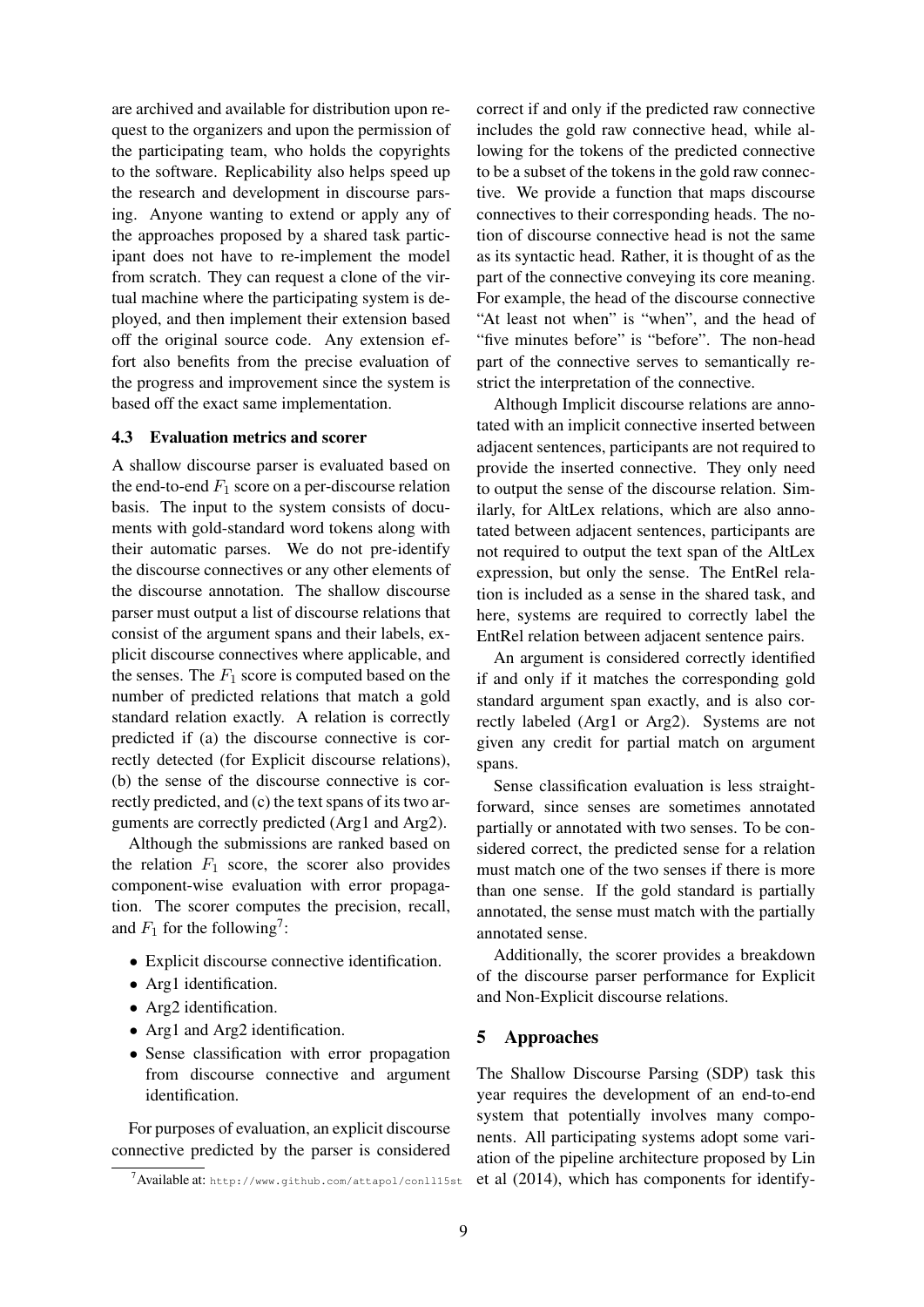| System                             | learning methods              | resources used                | extra resources          |
|------------------------------------|-------------------------------|-------------------------------|--------------------------|
| <b>ECNU</b>                        | Naive Bayes, maxent           | Brown clusters, MPQA          | no                       |
|                                    |                               | subjectivity lexicon          |                          |
| Trento                             | CRF++, AdaBoost               | Brown clusters,               | no                       |
|                                    |                               | dependency/phrase structure   |                          |
|                                    |                               | parses                        |                          |
| Soochow                            | Maxent in Open NLP            | VerbNet, MPQA subjectivity    | no                       |
|                                    |                               | lexicon, Brown clusters       |                          |
| <b>JAIST</b>                       | CRF++, LibSVM (SMO)           | syntactic parses, Brown       | no                       |
|                                    |                               | clusters                      |                          |
| <b>UIUC</b>                        | Liblinear                     | Brown clusters, MPQA          | no                       |
|                                    |                               | lexicon                       |                          |
| Concordia                          | $C4.5$ (Weka)                 | ClearTK, syntactic parse      | no                       |
| *UT Dallas                         |                               |                               | $\overline{a}$           |
| <b>NTT</b>                         | Rule-based argument           | Brown clusters, dependency    | no                       |
|                                    | extraction and SVM based      | trees                         |                          |
|                                    | sense classification          |                               |                          |
| <b>AU KBC</b>                      | CRF++ for both arguments      | MPQA, VerbNet, Brown          | no                       |
|                                    | and sense, and rules          | clusters                      |                          |
| CAS                                | OpenNLP maxent                | phrase structure trees        | no                       |
| Dublin 1                           | RNN (Theano) for argument     | syntactic features, skip-gram | no                       |
|                                    | extraction, Maxent for others | word embeddings               |                          |
| Dublin 2                           | LibSVM, Theano, word2vec      | <b>Brown clusters</b>         | no                       |
| Goethe                             | SVM, rule-based               | Brown clusters, word          | no                       |
| University                         |                               | embeddings                    |                          |
| Frankfurt                          |                               |                               |                          |
| $\mathbf{I} \mathbf{I} \mathbf{T}$ | Naive Bayes, Maxent           | syntactic parses, Boxer       | no                       |
| <b>SJTU</b>                        | Maxent                        | no external resource used     | no                       |
| *PKU                               |                               |                               | $\overline{\phantom{0}}$ |

Table 4: Approaches of participating systems. Teams that have not submitted a system description paper are marked with ∗.

ing discourse connectives and extracting their arguments, for determining the presence or absence of discourse relations in a particular context, and for predicting the senses of the discourse relations. Most participating systems cast discourse connective identification and argument extraction as token-level sequence labeling tasks, while a few systems use rule-based approaches to extract the arguments. Sense determination is cast as a straightforward multi-category classification task. Most systems use machine learning techniques to determine the senses, but there are also systems that, due to lack of time, adopt a simple baseline approach that detects the most frequent sense based on the training data.

In terms of learning techniques, all participating systems except the two systems submitted by the Dublin team use standard "shallow" learning

models that take binary features as input. For sequence labeling subtasks such as discourse connective identification and argument extraction, the preferred learning method is Conditional Random Fields (CRF). For sense determination, a variety of learning methods have been used, including Maximum Entropy, Support Vector Machines, and decision trees. In the last couple of years, neural networks have experienced a resurgence and have been shown to be effective in many natural language processing tasks. Neural network based models on discourse parsing have also started to appear (Ji and Eisenstein, 2014). The use of neural networks for the SDP task this year represents a minority, presumably because researchers are still less familiar with neural network based techniques, compared with standard "shallow" learning techniques, and it is difficult to use a new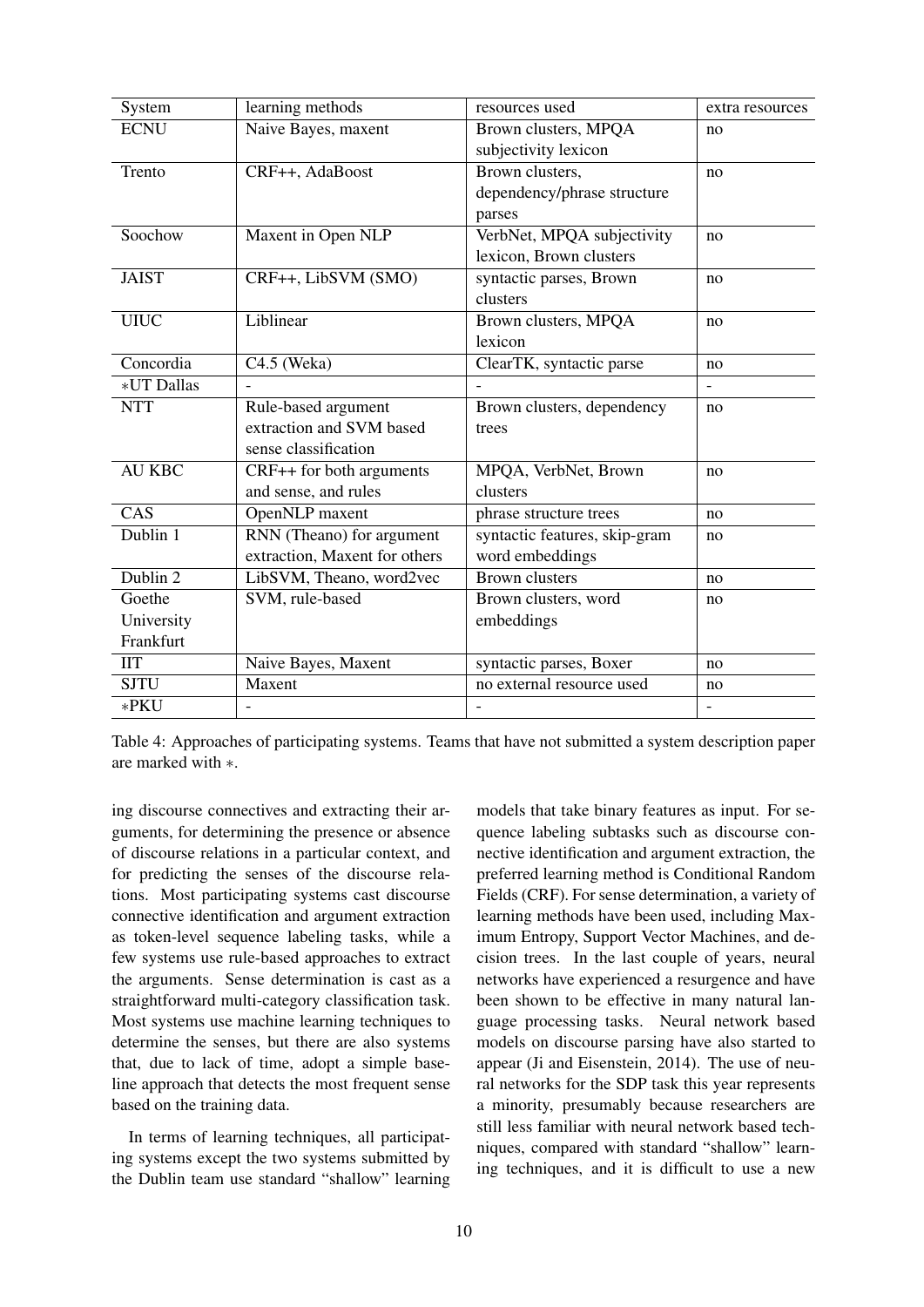learning technique to good effect within a short time window. In this shared task, only the Dublin University team attempted to use neural networks as a learning approach in their system components. In their first submission (Dublin I), Recurrent Neural Networks (RNN) are used for token level sequence labeling in the argument extraction task. In their second submission, paragraph embeddings are used in a neural network model to determine the senses of discourse relations.

The discussion of learning techniques cannot be entirely separated from the use of features and the linguistic resources that are used to extract them. Standard "shallow" architectures typically make use of discrete features while neural networks generally use continuous real-valued features such as word and paragraph embeddings. For discourse connective and argument extraction, token level features extracted from a fixed window centered on the target word token are generally used, and so are features extracted from syntactic parses. Distributional representations such as Brown clusters have generally been used to determine the senses (Chiarcos and Schenk, 2015; Devi et al., 2015; Kong et al., 2015; Song et al., 2015; Stepanov et al., 2015; Wang and Lan, 2015; Wang et al., 2015; Yoshida et al., 2015), although one team also used them in the sequence labeling task for argument extraction (Nguyen et al., 2015). Additional resources used by some systems for sense determination include word embeddings (Chiarcos and Schenk, 2015; Wang et al., 2015), Verb-Net classes (Devi et al., 2015; Kong et al., 2015), and the MPQA polarity lexicon (Devi et al., 2015; Kong et al., 2015; Wang and Lan, 2015). Table 4 provides a summary of the different approaches.

# 6 Results

Table 5 shows the performance of all participating systems across the three test evaluation sets: i) (Official) Blind test set; ii) Standard WSJ test set; iii) Standard WSJ development set. The official rankings are based on the blind test set annotated specifically for this shared task. The top-ranked system is the submission by East China Normal University (Wang and Lan, 2015). As discussed in Section 4, the evaluation metric is very strict, and is based on exact match for the extraction of argument spans. For the detection of discourse connectives, only the head of a discourse connective has to be correctly detected. Errors in the begin-

ning of the pipeline will propagate to the end, and other than word tokenization, all input to the participating systems is automatically generated, so the overall accuracy reflects results in realistic situations. The scores are very low, with the top system achieving an overall parsing score of 24.00% (F1) on the blind test set and 29.69% (F1) on the Wall Street Journal (WSJ) test set. For comparison purposes, the National University of Singapore team re-implemented the state-of-the-art endto-end parser described in (Lin et al., 2014), and this system achieves an F1 of 19.98% on the WSJ test set. This shows that a fair amount of progress has been made against the Lin et al baseline.

The rankings are generally consistent across the two test sets, with the largest change in ranking from the NTT team and the Goethe University team. This is perhaps not a coincidence: both teams used rule-based approaches to extract arguments. The rules worked well on the WSJ test set which draws from the same source as the development set, but might not adapt well to the blind test set, which is drawn from a different source. Machine-learning based approaches generally can better adapt to new data sets.

Due to the short time frame participants had to complete an end-to-end task, teams chose to focus on either argument extraction components or the sense classification components, or in the case of sense classification, either focus on the classification of senses for Explicit relations or senses for Non-Explicit relations. A detailed breakdown of the performance for Explicit versus Non-Explicit discourse relations is presented in Table 6. In general, parser performance for Explicit discourse relations is much higher than that of Non-Explicit discourse relations. The difficulty for Non-Explicit discourse relations mostly stems from Non-Explicit sense classification. This is evidenced by the fact that even for systems that achieve higher argument extraction accuracy for Non-Explicit discourse relations than Explicit discourse relations, the overall parser accuracy is still lower for Non-Explicit relations. The lower accuracy in sense classification thus drags down the overall parser accuracy for Non-Explicit discourse relations.

# 7 Conclusions

Sixteen teams from three continents participated in the CoNLL-2015 Shared Task on shallow dis-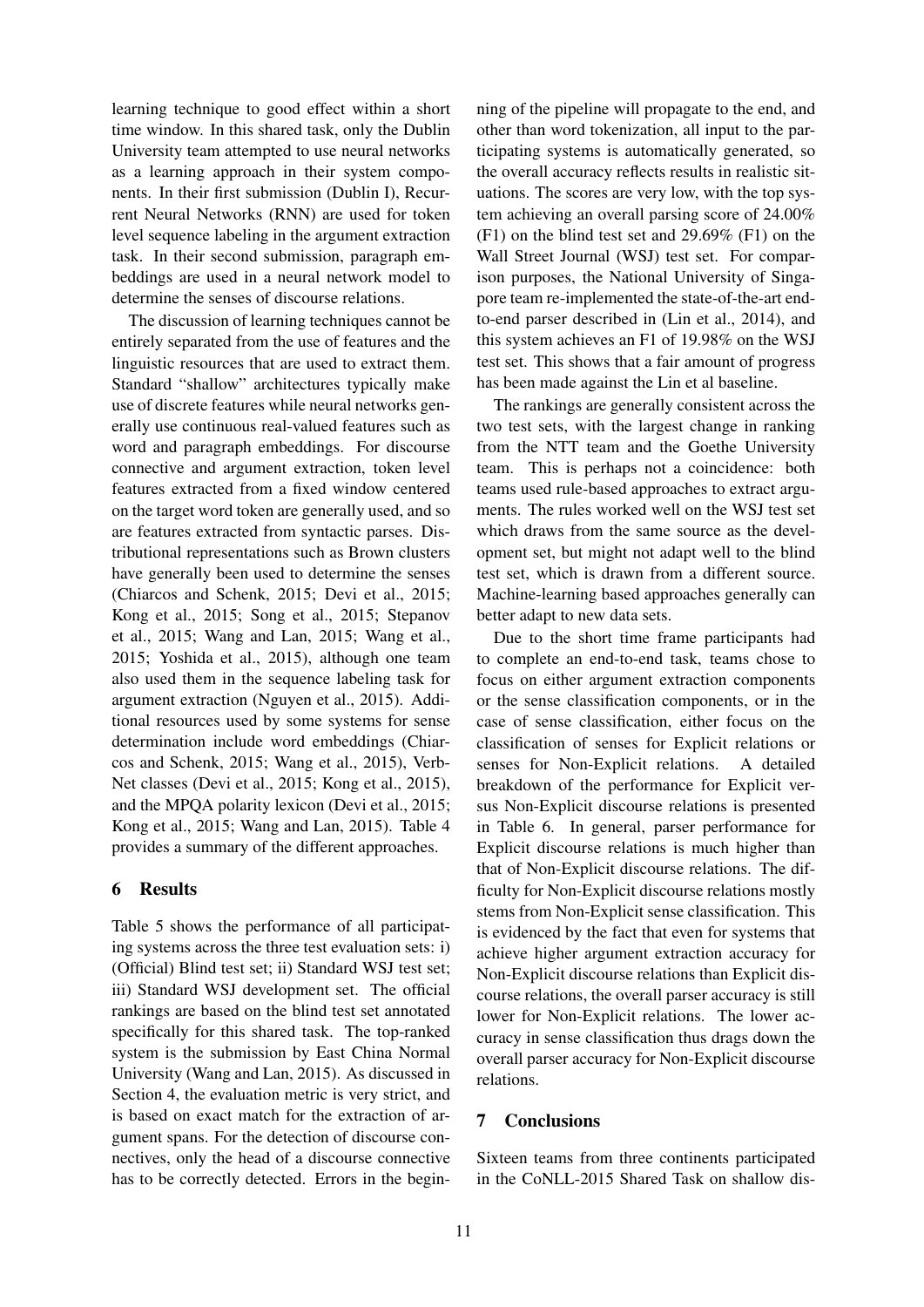|                     | Rank<br>Participant |                                                                        |                                       | <b>Argument</b>    |                |                | Connective     |                |                | Parser         |                |                |
|---------------------|---------------------|------------------------------------------------------------------------|---------------------------------------|--------------------|----------------|----------------|----------------|----------------|----------------|----------------|----------------|----------------|
| 0                   | L                   | Organization                                                           | $\mathbf{D}$                          | F                  | P              | R              | F              | P              | R              | F              | P              | R              |
|                     |                     | <b>Blind Test</b>                                                      |                                       |                    |                |                |                |                |                |                |                |                |
| 1                   | 1                   | East China Normal University                                           | wangj                                 | 46.37              | 45.77          | 46.98          | 91.86          | 93.48          | 90.29          | 24.00          | 23.69          | 24.32          |
| $\boldsymbol{2}$    | 2                   | University of Trento                                                   | stepanov                              | 38.86              | 37.25          | 40.61          | 89.92          | 92.57          | 87.41          | 21.84          | 20.94          | 22.83          |
| 3                   | 3                   | Soochow University                                                     | kong                                  | 33.23              | 35.57          | 31.18          | 91.62          | 92.80          | 90.47          | 18.51          | 19.81          | 17.37          |
| $\overline{4}$      | $\overline{4}$      | Japan Advanced Institute of Science and Tech.                          | nguyen                                | 32.11              | 42.72          | 25.72          | 61.66          | 88.55          | 47.30          | 18.28          | 24.31          | 14.64          |
| 5                   | 5                   | <b>UIUC</b> Cognitive Computing Group                                  | song                                  | 41.31              | 40.48          | 42.18          | 87.98          | 89.11          | 86.87          | 17.98          | 17.62          | 18.36          |
| 6                   | 6                   | Concordia University                                                   | laali                                 | 23.29              | 35.67          | 17.29          | 90.19          | 87.88          | 92.63          | 17.38          | 26.62          | 12.90          |
| $\tau$              | $\overline{7}$      | University of Texas Dallas                                             | xue                                   | 30.22              | 31.70          | 28.87          | 89.90          | 92.73          | 87.23          | 17.06          | 17.89          | 16.29          |
| $\,$ 8 $\,$         | $\,$ 8 $\,$         | Nippon Telegraph and Telephone Lab Japan                               | yoshida                               | 35.55              | 52.16          | 26.96          | 51.04          | 92.45          | 35.25          | 15.70          | 23.04          | 11.91          |
| 9                   | 9                   | <b>AU KBC Research Center</b>                                          | devi                                  | 33.17              | 35.12          | 31.43          | 84.49          | 92.32          | 77.88          | 15.02          | 15.90          | 14.23          |
| 10                  | 10                  | Chinese Academy of Sciences                                            | xu15                                  | 21.95              | 28.88          | 17.70          | 82.60          | 93.02          | 74.28          | 12.62          | 16.60          | 10.17          |
| 11                  | 11                  | Dublin City University 1                                               | wangl                                 | 22.09              | 19.26          | 25.89          | 79.43          | 84.87          | 74.64          | 11.15          | 9.72           | 13.07          |
| 12<br>13            | 12<br>13            | Dublin City University 2                                               | okita                                 | 21.52              | 18.77          | 25.23          | 79.43          | 84.87          | 74.64          | 10.66          | 9.29           | 12.49          |
| 14                  | 14                  | Goethe University Frankfurt                                            | chiarcos                              | 29.21              | 26.00          | 33.33          | 51.18          | 59.38<br>91.67 | 44.96          | 9.13<br>7.64   | 8.13<br>6.38   | 10.42<br>9.51  |
| 15                  | 15                  | India Institute of Tech.                                               | mukherjee                             | 21.71<br>4.70      | 18.14<br>4.53  | 27.05<br>4.88  | 89.30          |                | 87.05<br>82.19 | 3.58           | 3.46           | 3.72           |
| 16                  | 16                  | Shanghai Jiao Tong University 1                                        | chen<br>xu15b                         | 12.70              | 10.54          | 15.96          | 81.68<br>59.11 | 81.17<br>58.69 | 59.53          | 0.92           | 0.76           | 1.16           |
|                     |                     | Peking University                                                      |                                       |                    |                |                |                |                |                |                |                |                |
|                     |                     |                                                                        | <b>Standard WSJ Test (Section 23)</b> |                    |                |                |                |                |                |                |                |                |
| 1                   | 1<br>$\overline{2}$ | East China Normal University                                           | wangj                                 | 49.42              | 48.72          | 50.13          | 94.21          | 94.94          | 93.50          | 29.69          | 29.27          | 30.12          |
| $\mathbf{2}$        | 3                   | University of Trento                                                   | stepanov                              | 40.71              | 39.71          | 41.77          | 92.77<br>89.12 | 93.80<br>91.84 | 91.77<br>86.57 | 25.33          | 24.71<br>27.87 | 25.99<br>22.64 |
| 8<br>$\overline{7}$ | $\overline{4}$      | Nippon Telegraph and Telephone Lab Japan<br>University of Texas Dallas | yoshida<br>xue                        | 43.77<br>30.26     | 48.83<br>31.78 | 39.66<br>28.88 | 89.33          | 91.20          | 87.54          | 24.99<br>21.72 | 22.81          | 20.73          |
| 6                   | 5                   | Concordia University                                                   | laali                                 | 24.81              | 36.98          | 18.67          | 91.38          | 88.76          | 94.15          | 21.25          | 31.66          | 15.99          |
| 3                   | 6                   | Soochow University                                                     | kong                                  | 37.01              | 34.69          | 39.66          | 94.77          | 95.39          | 94.15          | 20.64          | 19.35          | 22.12          |
| 5                   | 7                   | <b>UIUC</b> Cognitive Computing Group                                  | song                                  | 38.18              | 35.73          | 41.00          | 91.83          | 92.33          | 91.33          | 20.27          | 18.97          | 21.76          |
| $\overline{4}$      | 8                   | Japan Advanced Institute of Science and Tech.                          | nguyen                                | 35.43              | 52.98          | 26.61          | 63.89          | 91.87          | 48.97          | 20.25          | 30.29          | 15.21          |
| 13                  | $\overline{9}$      | Goethe University Frankfurt                                            | chiarcos                              | 36.78              | 36.58          | 36.98          | 68.19          | 71.96          | 64.79          | 15.23          | 15.15          | 15.32          |
| 10                  | 10                  | Chinese Academy of Sciences                                            | xu15                                  | 23.36              | 28.05          | 20.01          | 90.64          | 95.12          | 86.57          | 15.05          | 18.08          | 12.89          |
| 9                   | 11                  | <b>AU KBC Research Center</b>                                          | devi                                  | 31.26              | 31.76          | 30.79          | 86.44          | 94.36          | 79.74          | 14.61          | 14.84          | 14.39          |
| 11                  | 12                  | Dublin City University 1                                               | wangl                                 | 25.46              | 21.74          | 30.74          | 87.99          | 90.40          | 85.70          | 12.73          | 10.87          | 15.37          |
| 12                  | 13                  | Dublin City University 2                                               | okita                                 | 24.55              | 20.95          | 29.65          | 88.06          | 90.32          | 85.92          | 12.30          | 10.49          | 14.85          |
| 14                  | 14                  | India Institute of Tech.                                               | mukherjee                             | 22.52              | 18.19          | 29.55          | 93.06          | 93.93          | 92.20          | 7.15           | 5.78           | 9.39           |
| 15                  | 15                  | Shanghai Jiao Tong University 1                                        | chen                                  | 4.57               | 4.24           | 4.95           | 78.67          | 77.84          | 79.52          | 4.43           | 4.11           | 4.80           |
| 16                  | 16                  | Peking University                                                      | xu15b                                 | 13.24              | 10.65          | 17.48          | 58.04          | 57.28          | 58.83          | 2.11           | 1.70           | 2.78           |
|                     |                     |                                                                        |                                       | <b>Development</b> |                |                |                |                |                |                |                |                |
| 1                   | 1                   | East China Normal University                                           | wangj                                 | 57.21              | 56.84          | 57.59          | 95.14          | 95.28          | 95.00          | 37.84          | 37.59          | 38.09          |
| $8\phantom{1}$      | $\overline{2}$      | Nippon Telegraph and Telephone Lab Japan                               | yoshida                               | 51.42              | 56.56          | 47.14          | 88.94          | 92.39          | 85.74          | 31.60          | 34.75          | 28.97          |
| $\overline{2}$      | $\overline{3}$      | University of Trento                                                   | stepanov                              | 45.34              | 44.99          | 45.68          | 93.79          | 94.35          | 93.24          | 30.27          | 30.04          | 30.50          |
| 3                   | $\overline{4}$      | Soochow University                                                     | kong                                  | 43.12              | 41.06          | 45.40          | 94.22          | 94.93          | 93.53          | 26.32          | 25.06          | 27.72          |
| $\overline{4}$      | 5                   | Japan Advanced Institute of Science and Tech.                          | nguyen                                | 40.07              | 58.92          | 30.36          | 65.53          | 91.56          | 51.03          | 26.10          | 38.38          | 19.78          |
| 9                   | 6                   | <b>AU KBC Research Center</b>                                          | devi                                  | 42.96              | 42.28          | 43.66          | 92.63          | 98.03          | 87.79          | 25.76          | 25.35          | 26.18          |
| 6                   | $\overline{7}$      | Concordia University                                                   | laali                                 | 29.87              | 44.43          | 22.49          | 92.25          | 89.27          | 95.44          | 25.71          | 38.24          | 19.36          |
| 5                   | 8                   | <b>UIUC</b> Cognitive Computing Group                                  | song                                  | 43.44              | 41.24          | 45.89          | 91.45          | 93.27          | 89.71          | 25.12          | 23.84          | 26.53          |
| $\overline{7}$      | 9                   | University of Texas Dallas                                             | xue                                   | 35.78              | 37.77          | 33.98          | 93.43          | 94.85          | 92.06          | 24.19          | 25.54          | 22.98          |
| 10                  | 10                  | Chinese Academy of Sciences                                            | xu15                                  | 26.68              | 32.06          | 22.84          | 91.52          | 95.23          | 88.09          | 18.14          | 21.80          | 15.53          |
| 13                  | 11                  | Goethe University Frankfurt                                            | chiarcos                              | 41.58              | 42.08          | 41.09          | 63.17          | 67.45          | 59.41          | 17.12          | 17.33          | 16.92          |
| 11                  | 12                  | Dublin City University 1                                               | wangl                                 | 29.75              | 25.59          | 35.52          | 85.65          | 90.10          | 81.62          | 16.51          | 14.20          | 19.71          |
| 12                  | 13                  | Dublin City University 2                                               | okita                                 | 29.09              | 24.98          | 34.82          | 86.33          | 90.35          | 82.65          | 15.36          | 13.19          | 18.38          |
| 14                  | 14                  | India Institute of Technology                                          | mukherjee                             | 26.78              | 21.89          | 34.47          | 93.55          | 95.41          | 91.76          | 8.82           | 7.21           | 11.35          |
| 15                  | 15                  | Shanghai Jiao Tong University 1                                        | chen                                  | 6.81               | 6.43           | 7.24           | 86.09          | 85.28          | 86.91          | 6.55           | 6.18           | 6.96           |
| 16                  | 16                  | Peking University                                                      | xu15b                                 | 12.64              | 9.00           | 21.24          | 51.54          | 42.64          | 65.15          | 1.49           | 1.06           | 2.51           |

Table 5: Scoreboard for the CoNLL-2015 shared task showing performance across the tasks and the three data partitions—blind test, standard test (WSJ-23) and development. The Column O and L refer to official and local ranks. The red highlighted rows indicate a system (JAIST) that performed poorly on the WSJ test set, but did much better on the blind test set. The blue highlighted rows indicate the opposite phenomena for a system (NTT) that ranked higher on the WSJ development and test partitions, but dropped in rank on the blind test set.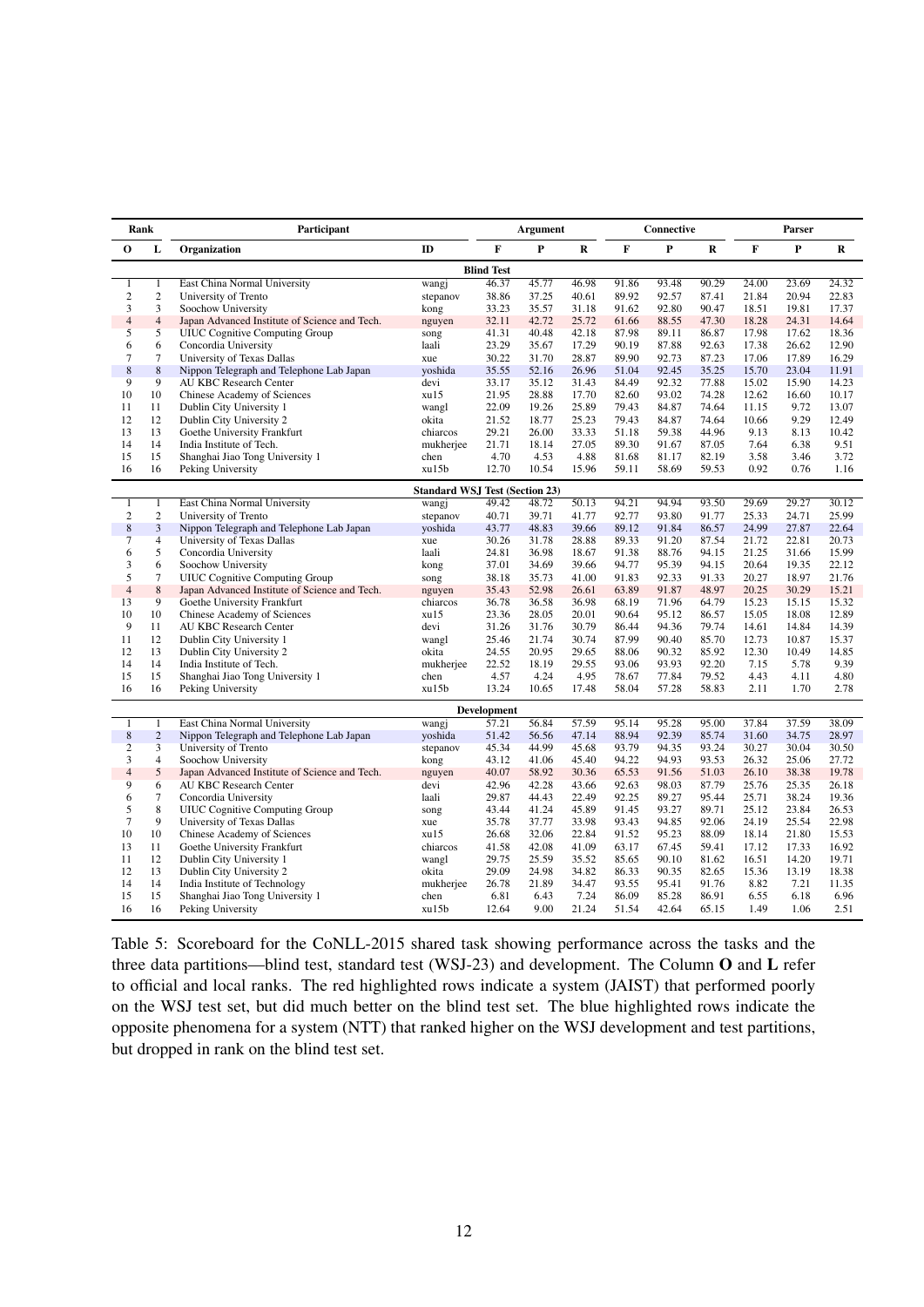|                         | Rank                    | Participant     |                                               | <b>Explicit</b>                       |       |       |       | <b>Non-Explicit</b> |        |       |       |       |        |
|-------------------------|-------------------------|-----------------|-----------------------------------------------|---------------------------------------|-------|-------|-------|---------------------|--------|-------|-------|-------|--------|
| 0                       | E                       | I               | <b>Organization</b>                           | ID                                    | A12   | A1    | A2    | Conn.               | Parser | A12   | A1    | A2    | Parser |
|                         | <b>Blind Test</b>       |                 |                                               |                                       |       |       |       |                     |        |       |       |       |        |
| $\overline{7}$          | $\mathbf{1}$            | 11              | University of Texas Dallas                    | xue                                   | 40.04 | 49.68 | 70.06 | 89.90               | 30.58  | 21.61 | 25.02 | 34.77 | 5.20   |
| 1                       | $\overline{2}$          | $\overline{1}$  | East China Normal University                  | wangj                                 | 41.35 | 48.31 | 74.29 | 91.86               | 30.38  | 50.41 | 60.87 | 74.58 | 18.87  |
| $\boldsymbol{2}$        | $\overline{3}$          | $\overline{2}$  | University of Trento                          | stepanov                              | 39.59 | 49.03 | 70.68 | 89.92               | 29.97  | 38.31 | 43.29 | 56.57 | 15.77  |
| 6                       | $\overline{4}$          | 15              | Concordia University                          | laali                                 | 36.60 | 45.18 | 69.18 | 90.19               | 27.32  | 0.00  | 0.00  | 0.00  | 0.00   |
| $\overline{4}$          | 5                       | 8               | Japan Advanced Institute of Science and Tech. | nguyen                                | 34.23 | 44.08 | 51.35 | 61.66               | 27.20  | 30.44 | 36.90 | 46.13 | 11.25  |
| 9                       | 6                       | 10              | <b>AU KBC Research Center</b>                 | devi                                  | 34.73 | 44.49 | 64.20 | 84.49               | 26.73  | 31.91 | 35.70 | 46.60 | 5.53   |
| 5                       | $\overline{7}$          | 5               | <b>UIUC</b> Cognitive Computing Group         | song                                  | 30.05 | 37.89 | 60.11 | 87.98               | 23.32  | 50.18 | 59.52 | 74.40 | 13.57  |
| 3                       | 8                       | $\overline{4}$  | Soochow University                            | kong                                  | 30.42 | 36.43 | 73.04 | 91.62               | 22.95  | 35.87 | 49.87 | 51.07 | 14.35  |
| 10                      | 9                       | 13              | Chinese Academy of Sciences                   | xu15                                  | 27.20 | 36.40 | 61.00 | 82.60               | 22.20  | 16.42 | 19.79 | 27.16 | 2.53   |
| 8                       | 10                      | 3               | Nippon Telegraph and Telephone Lab Japan      | yoshida                               | 21.61 | 28.13 | 38.02 | 51.04               | 16.93  | 45.59 | 53.66 | 62.29 | 14.82  |
| 13                      | 11                      | 9               | Goethe University Frankfurt                   | chiarcos                              | 19.04 | 26.41 | 36.85 | 51.18               | 13.51  | 34.79 | 44.33 | 53.54 | 6.73   |
| 14                      | 12                      | 12              | India Institute of Technology                 | mukherjee                             | 13.65 | 22.32 | 61.99 | 89.30               | 12.36  | 26.24 | 37.03 | 41.49 | 4.98   |
| 11                      | 13                      | 6               | Dublin City University 1                      | wangl                                 | 12.47 | 18.05 | 36.65 | 87.81               | 9.12   | 27.84 | 39.46 | 44.27 | 12.74  |
| 15                      | 14                      | 16              | Shanghai Jiao Tong University 1               | chen                                  | 10.55 | 13.94 | 48.97 | 81.68               | 8.04   |       |       |       | 0.00   |
| 12                      | 15                      | 7               | Dublin City University 2                      | okita                                 | 11.10 | 16.65 | 28.13 | 79.43               | 7.85   | 27.61 | 39.24 | 44.05 | 12.30  |
| 16                      | 16                      | 14              | Peking University                             | xu15b                                 | 3.57  | 6.07  | 20.89 | 59.11               | 2.32   | 18.02 | 26.46 | 28.85 | 0.10   |
|                         |                         |                 |                                               | <b>Standard WSJ Test (Section 23)</b> |       |       |       |                     |        |       |       |       |        |
| 1                       | $\mathbf{1}$            | 1               | East China Normal University                  | wangj                                 | 45.20 | 50.66 | 77.40 | 94.21               | 39.96  | 53.09 | 67.17 | 68.41 | 20.74  |
| $\sqrt{2}$              | $\overline{c}$          | 5               | University of Trento                          | stepanov                              | 44.58 | 50.05 | 76.23 | 92.77               | 39.54  | 37.44 | 44.50 | 47.56 | 13.28  |
| $\tau$                  | $\overline{\mathbf{3}}$ | 10              | University of Texas Dallas                    | xue                                   | 41.57 | 49.75 | 68.55 | 89.33               | 37.59  | 19.45 | 24.74 | 25.37 | 6.55   |
| 8                       | $\overline{4}$          | 3               | Nippon Telegraph and Telephone Lab Japan      | yoshida                               | 38.82 | 46.07 | 68.38 | 89.12               | 34.47  | 48.81 | 57.99 | 60.08 | 15.11  |
| $\overline{4}$          | 5                       | 9               | Japan Advanced Institute of Science and Tech. | nguyen                                | 38.16 | 43.82 | 56.25 | 63.89               | 33.22  | 32.44 | 38.85 | 38.85 | 8.01   |
| 6                       | 6                       | 15              | Concordia University                          | laali                                 | 38.07 | 44.69 | 72.34 | 91.38               | 32.60  | 0.00  | 0.00  | 0.00  | 0.00   |
| 5                       | $\tau$                  | $\overline{4}$  | <b>UIUC Cognitive Computing Group</b>         | song                                  | 30.39 | 37.25 | 66.67 | 91.83               | 27.02  | 44.33 | 57.13 | 60.14 | 14.95  |
| 9                       | 8                       | 11              | <b>AU KBC Research Center</b>                 | devi                                  | 30.77 | 36.64 | 49.68 | 86.44               | 26.78  | 31.66 | 38.28 | 43.29 | 4.82   |
| 10                      | 9                       | 13              | Chinese Academy of Sciences                   | xu15                                  | 28.70 | 36.07 | 63.53 | 90.64               | 25.75  | 17.32 | 23.35 | 23.48 | 2.95   |
| 3                       | 10                      | $\overline{c}$  | Soochow University                            | kong                                  | 30.21 | 34.02 | 74.48 | 94.77               | 25.30  | 42.38 | 57.71 | 54.95 | 16.97  |
| 13                      | 11                      | 8               | Goethe University Frankfurt                   | chiarcos                              | 25.20 | 30.79 | 50.74 | 68.19               | 21.89  | 46.25 | 62.84 | 63.50 | 9.79   |
| 11                      | 12                      | $\tau$          | Dublin City University 1                      | wangl                                 | 19.36 | 24.42 | 46.20 | 93.18               | 17.38  | 30.70 | 43.04 | 40.75 | 11.50  |
| 12                      | 13                      | 6               | Dublin City University 2                      | okita                                 | 14.66 | 21.10 | 38.20 | 88.06               | 13.21  | 30.73 | 43.01 | 40.72 | 11.72  |
| 14                      | 14                      | 12              | India Institute of Technology                 | mukherjee                             | 13.78 | 20.34 | 59.38 | 93.06               | 12.90  | 27.42 | 38.47 | 36.44 | 3.93   |
| 15                      | 15                      | 16              | Shanghai Jiao Tong University 1               | chen                                  | 10.29 | 14.68 | 48.77 | 78.67               | 9.97   |       | 0.09  |       | 0.00   |
| 16                      | 16                      | 14              | <b>Peking University</b>                      | xu15b                                 | 4.28  | 6.31  | 24.05 | 58.04               | 3.53   | 18.40 | 25.60 | 24.25 | 1.29   |
|                         |                         |                 |                                               | <b>Development</b>                    |       |       |       |                     |        |       |       |       |        |
| 9                       | $\mathbf{1}$            | 10              | <b>AU KBC Research Center</b>                 | devi                                  | 54.69 | 62.90 | 75.91 | 92.80               | 49.11  | 35.03 | 40.89 | 45.10 | 7.64   |
| 1                       | $\overline{2}$          | -1              | East China Normal University                  | wangj                                 | 54.05 | 61.56 | 80.56 | 95.14               | 48.16  | 60.01 | 70.32 | 74.23 | 28.70  |
| $\overline{\mathbf{c}}$ | 3                       | 6               | University of Trento                          | stepanov                              | 51.33 | 57.10 | 78.70 | 93.79               | 46.89  | 40.08 | 45.91 | 49.42 | 15.69  |
| 8                       | $\overline{4}$          | 3               | Nippon Telegraph and Telephone Lab Japan      | yoshida                               | 47.90 | 55.68 | 72.16 | 88.94               | 43.02  | 54.92 | 62.48 | 67.47 | 20.27  |
| 7                       | 5                       | 11              | University of Texas Dallas                    | xue                                   | 48.51 | 57.46 | 72.24 | 93.43               | 41.49  | 23.49 | 27.67 | 29.83 | 7.49   |
| 4                       | 6                       | 8               | Japan Advanced Institute of Science and Tech. | nguyen                                | 45.14 | 51.56 | 57.79 | 65.53               | 41.17  | 35.09 | 40.29 | 40.29 | 11.82  |
| 6                       | $\overline{7}$          | 15              | Concordia University                          | laali                                 | 45.91 | 53.16 | 75.34 | 92.25               | 39.52  | 0.00  | 0.00  | 0.00  | 0.00   |
| 5                       | 8                       | $\overline{4}$  | <b>UIUC Cognitive Computing Group</b>         | song                                  | 34.78 | 43.18 | 65.97 | 91.45               | 31.18  | 49.88 | 60.59 | 64.47 | 20.00  |
| 10                      | 9                       | 13              | Chinese Academy of Sciences                   | xu15                                  | 33.16 | 41.71 | 67.99 | 91.52               | 30.25  | 19.30 | 23.13 | 23.83 | 4.35   |
| 3                       | 10                      | $\overline{2}$  | Soochow University                            | kong                                  | 34.67 | 38.67 | 74.37 | 94.22               | 29.78  | 49.94 | 62.13 | 62.37 | 23.54  |
| 13                      | 11                      | 9               | Goethe University Frankfurt                   | chiarcos                              | 27.37 | 33.93 | 48.32 | 63.17               | 23.77  | 53.24 | 66.71 | 70.69 | 11.67  |
| 11                      | 12                      | 5               | Dublin City University 1                      | wangl                                 | 20.52 | 28.55 | 41.78 | 93.23               | 17.70  | 35.49 | 45.26 | 45.16 | 15.96  |
| 12                      | 13                      | $7\phantom{.0}$ | Dublin City University 2                      | okita                                 | 18.59 | 26.27 | 37.33 | 86.33               | 15.82  | 35.49 | 45.32 | 45.13 | 15.07  |
| 14                      | 14                      | 12              | India Institute of Technology                 | mukherjee                             | 17.09 | 25.94 | 65.52 | 93.55               | 15.59  | 32.25 | 41.22 | 40.96 | 4.99   |
| 15                      | 15                      | 16              | Shanghai Jiao Tong University 1               | chen                                  | 15.15 | 18.35 | 58.27 | 86.09               | 14.57  |       |       | 0.36  | 0.00   |
| 16                      | 16                      | 14              | Peking University                             | xu15b                                 | 3.14  | 4.77  | 19.08 | 51.54               | 2.79   | 17.90 | 22.92 | 23.76 | 0.77   |
|                         |                         |                 |                                               |                                       |       |       |       |                     |        |       |       |       |        |

Table 6: Scoreboard for the CoNLL-2015 shared task showing performance split across Explicit and Non-Explicit subtasks on the three data partitions—blind test, standard test (WSJ-23) and development. The rows are sorted by the parser performance of the participating systems on the Explicit task. The Column O, E, I refer to official, Explicit and Non-Explicit task ranks respectively. The blue highlighted rows indicate participants that did not attempt the Non-Explicit relation subtask. The green highlighted row shows a team that probably overfitted the development set. Finally, the red highlighted row indicates a team that possibly focused on the Explicit relations task and even though their overall rank was lower, they did very well on the Explicit relations subtask. This is also the system that did not submit a paper, so we do not know more details.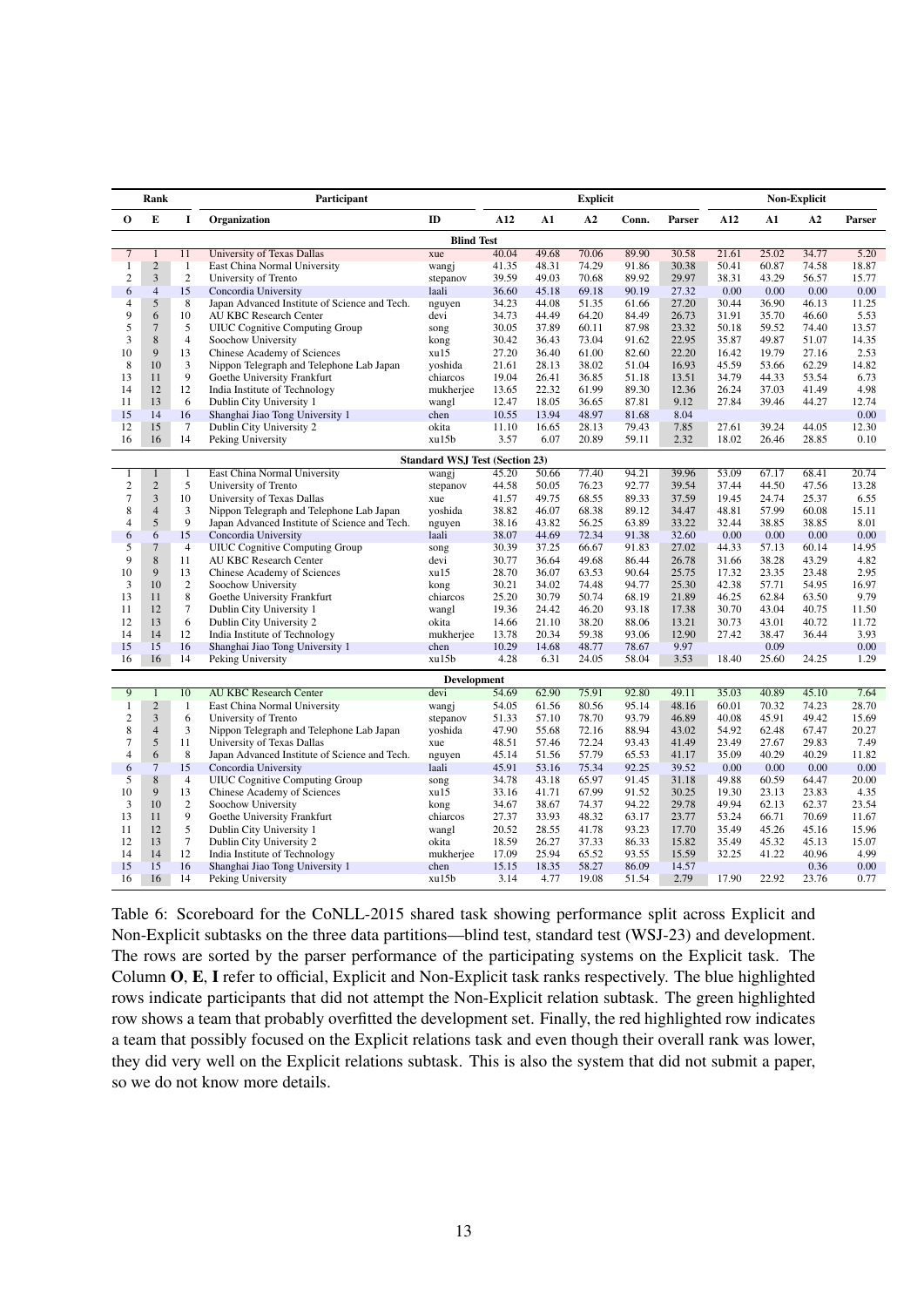course parsing. The shared task required the development of an end-to-end system, and the best system achieved an F1 score of 24.0% on the blind test set, reflecting the serious error propagation problem in such a system. The shared task exposed the most challenging aspect of shallow discourse parsing as a research problem, helping future research better calibrate their efforts. The evaluation data sets and the scorer we prepared for the shared task will be a useful benchmark for future research on shallow discourse parsing.

## Acknowledgments

We would like to thank the Penn Discourse Tree-Bank team, in particular Aravind Joshi and Bonnie Webber, for allowing us to use the PDTB corpus for the shared task. Thanks also go the LDC (Linguistic Data Consortium), who helped distribute the training and development data to participating teams. We are also very grateful to the TIRA team, who provided their evaluation platform, and especially to Martin Potthast for his technical assistance in using the TIRA platform and countless hours of troubleshooting.

This work was partially supported by the National Science Foundation via Grant Nos. 0910532 and IIS-1421067 and by the Singapore Ministry of Education Academic Research Fund Tier 2 grant MOE2013-T2-1-150.

# References

- Or Biran and Kathleen McKeown. 2013. Aggregated word pair features for implicit discourse relation disambiguation. In *Proceedings of the 51st Annual Meeting of the Association for Computational Linguistics*.
- Lynn Carlson, Daniel Marcu, and Mary Ellen Okurowski. 2003. Building a discourse-tagged corpus in the framework of Rhetorical Structure Theory. In *Current Directions in Discourse and Dialogue*.
- Christian Chiarcos and Niko Schenk. 2015. A minimalist approach to shallow discourse parsing and implicit relation recognition. In *Proceedings of the Nineteenth Conference on Computational Natural Language Learning: Shared Task*.
- Sobha Lalitha Devi, Sindhuja Gopalan, Lakshmi S, Pattabhi RK Rao, Vijay Sundar Ram R., and Malarkodi C.S. 2015. A hybrid discourse relation parser in CoNLL 2015. In *Proceedings of the Nineteenth Conference on Computational Natural Language Learning: Shared Task*.
- David A Duverle and Helmut Prendinger. 2009. A novel discourse parser based on support vector machine classification. In *Proceedings of the Joint Conference of the 47th Annual Meeting of the Association of Computational Lingustics and the 4th International Joint Conference on Natural Language Processing of the AFNLP.*
- Vanessa Wei Feng and Graeme Hirst. 2012. Text-level discourse parsing with rich linguistic features. In *Proceedings of the 50th Annual Meeting of the Association for Computational Linguistics*.
- Vanessa Wei Feng and Graeme Hirst. 2014. A lineartime bottom-up discourse parser with constraints and post-editing. In *Proceedings of the 52nd Annual Meeting of the Association for Computational Linguistics*.
- Sucheta Ghosh, Giuseppe Riccardi, and Richard Johansson. 2012. Global features for shallow discourse parsing. In *Proceedings of the 13th Annual Meeting of the Special Interest Group on Discourse and Dialogue*.
- Tim Gollub, Benno Stein, and Steven Burrows. 2012. Ousting Ivory Tower Research: Towards a Web Framework for Providing Experiments as a Service. In Bill Hersh, Jamie Callan, Yoelle Maarek, and Mark Sanderson, editors, *35th International ACM Conference on Research and Development in Information Retrieval (SIGIR 12)*, pages 1125–1126. ACM, August.
- Yangfeng Ji and Jacob Eisenstein. 2014. Representation learning for text-level discourse parsing. In *Proceedings of the 52nd Annual Meeting of the Association for Computational Linguistics*.
- Fang Kong, Sheng Li, and Guodong Zhou. 2015. The SoNLP-DP system in the CoNLL-2015 shared task. In *Proceedings of the Nineteenth Conference on Computational Natural Language Learning: Shared Task*.
- Man Lan, Yu Xu, and Zhengyu Niu. 2013. Leveraging synthetic discourse data via multi-task learning for implicit discourse relation recognition. In *Proceedings of the 51st Annual Meeting of the Association for Computational Linguistics*.
- Junyi Jessy Li and Ani Nenkova. 2014. Addressing class imbalance for improved recognition of implicit discourse relations. In *Proceedings of the 15th Annual Meeting of the Special Interest Group on Discourse and Dialogue*.
- Sujian Li, Liang Wang, Ziqiang Cao, and Wenjie Li. 2014. Text-level discourse dependency parsing. In *Proceedings of the 52nd Annual Meeting of the Association for Computational Linguistics*.
- Ziheng Lin, Min-Yen Kan, and Hwee Tou Ng. 2009. Recognizing implicit discourse relations in the Penn Discourse Treebank. In *Proceedings of the 2009 Conference on Empirical Methods in Natural Language Processing*.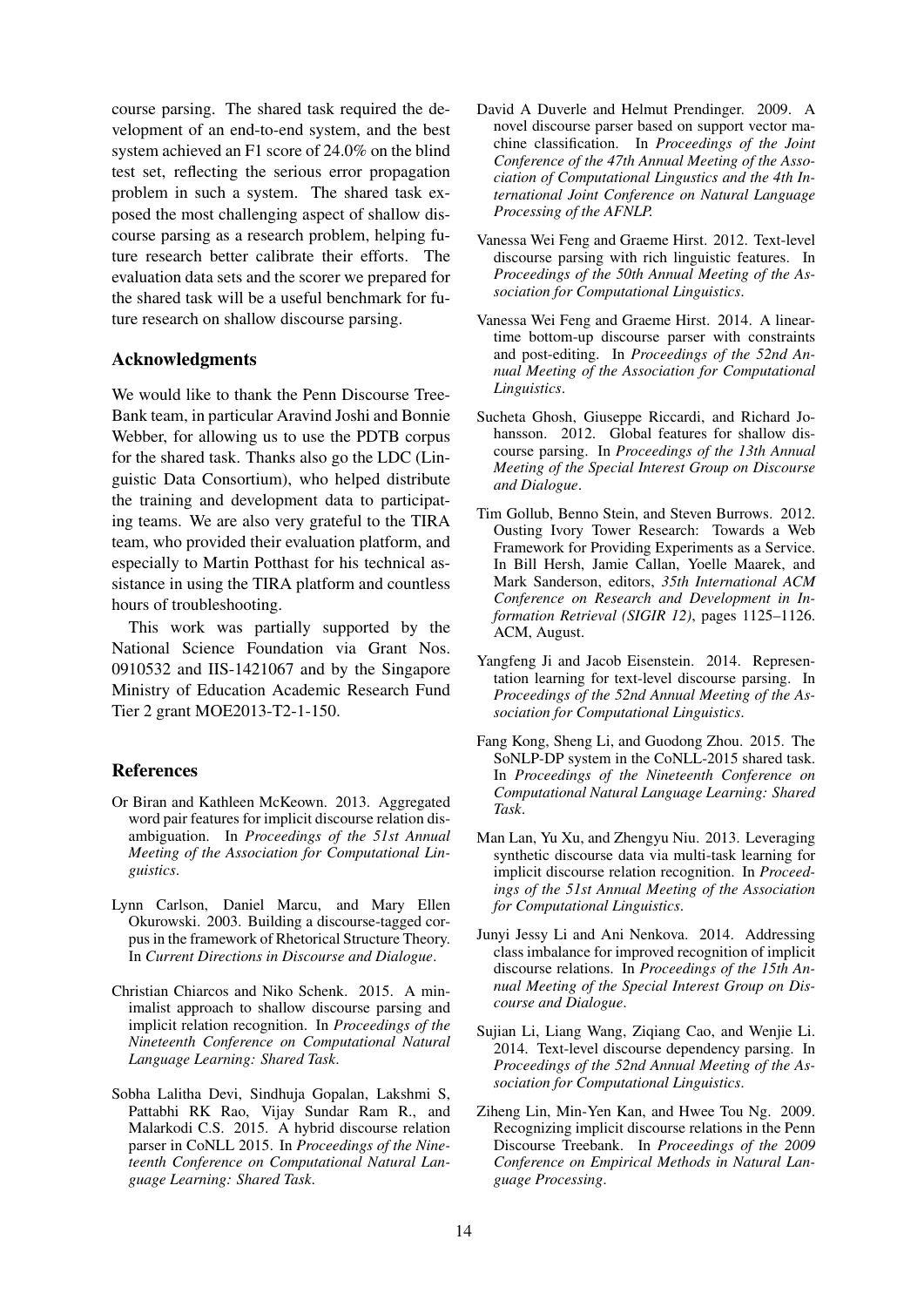- Ziheng Lin, Hwee Tou Ng, and Min-Yen Kan. 2014. A PDTB-styled end-to-end discourse parser. *Natural Language Engineering*, 20(2):151–184.
- William C Mann and Sandra A Thompson. 1988. Rhetorical Structure Theory: Toward a functional theory of text organization. *Text*, 8(3):243–281.
- Christopher D. Manning, Mihai Surdeanu, John Bauer, Jenny Finkel, Steven J. Bethard, and David Mc-Closky. 2014. The Stanford CoreNLP natural language processing toolkit. In *Proceedings of the 52nd Annual Meeting of the Association for Computational Linguistics.*
- Mitchell P. Marcus, Beatrice Santorini, and Mary Ann Marcinkiewicz. 1993. Building a large annotated corpus of English: The Penn Treebank. *Computational Linguistics*, 19(2):313–330.
- Eleni Miltsakaki, Rashmi Prasad, Aravind Joshi, and Bonnie Webber. 2004. Annotating discourse connectives and their arguments. In *Proceedings of the Human Language Technology/North American Chapter of the Association for Computational Linguistics Workshop on Frontiers in Corpus Annotation*.
- Truong Son Nguyen, Bao Quoc Ho, and Le Minh Nguyen. 2015. JAIST: A two-phase machine learning approach for identifying discourse relations in newswire texts. In *Proceedings of the Nineteenth Conference on Computational Natural Language Learning: Shared Task*.
- Martha Palmer, Daniel Gildea, and Paul Kingsbury. 2005. The Proposition Bank: An annotated corpus of semantic roles. *Computational Linguistics*, 31(1):71–106.
- Joonsuk Park and Claire Cardie. 2012. Improving implicit discourse relation recognition through feature set optimization. In *Proceedings of the 13th Annual Meeting of the Special Interest Group on Discourse and Dialogue*.
- Slav Petrov and Dan Klein. 2007. Improved inferencing for unlexicalized parsing. In *Proceedings of the Human Language Technology/North American Chapter of the Association for Computational Linguistics*.
- Emily Pitler, Mridhula Raghupathy, Hena Mehta, Ani Nenkova, Alan Lee, and Aravind K Joshi. 2008. Easily identifiable discourse relations. Technical report, University of Pennsylvania.
- Emily Pitler, Annie Louis, and Ani Nenkova. 2009. Automatic sense prediction for implicit discourse relations in text. In *Proceedings of the Joint Conference of the 47th Annual Meeting of the ACL and the 4th International Joint Conference on Natural Language Processing of the AFNLP*.
- Martin Potthast, Tim Gollub, Francisco Rangel, Paolo Rosso, Efstathios Stamatatos, and Benno Stein. 2014. Improving the Reproducibility of PAN's Shared Tasks: Plagiarism Detection, Author Identification, and Author Profiling. In Evangelos Kanoulas, Mihai Lupu, Paul Clough, Mark Sanderson, Mark Hall, Allan Hanbury, and Elaine Toms, editors, *Information Access Evaluation meets Multilinguality, Multimodality, and Visualization. 5th International Conference of the CLEF Initiative (CLEF 14)*, pages 268–299, Berlin Heidelberg New York, September. Springer.
- Sameer Pradhan, Lance Ramshaw, Mitchell Marcus, Martha Palmer, Ralph Weischedel, and Nianwen Xue. 2011. CoNLL-2011 shared task: Modeling unrestricted coreference in OntoNotes. In *Proceedings of the Fifteenth Conference on Computation Natural Language Learining: Shared Task*.
- Sameer Pradhan, Alessandro Moschitti, Nianwen Xue, Olga Uryupina, and Yuchen Zhang. 2012. CoNLL-2012 Shared Task: Modeling multilingual unrestricted coreference in OntoNotes. In *Proceedings of the Sixteenth Conference on Computation Natural Language Learining: Shared Task*.
- Rashmi Prasad and Harry Bunt. 2015. Semantic relations in discourse: The current state of ISO 24617-8. In *Proceedings of the 11th Joint ACL-ISO Workshop on Interoperable Semantic Annotation*.
- Rashmi Prasad, Nikhil Dinesh, Alan Lee, Eleni Miltsakaki, Livio Robaldo, Aravind Joshi, and Bonnie Webber. 2008. The Penn Discourse Treebank 2.0. In *Proceedings of the 6th International Conference on Language Resources and Evaluation*.
- Rashmi Prasad, Bonnie Webber, and Aravind Joshi. 2014. Reflections on the Penn Discourse Treebank, comparable corpora, and complementary annotation. *Computational Linguistics*, 40(4):921–950.
- Attapol Rutherford and Nianwen Xue. 2014. Discovering implicit discourse relations through Brown cluster pair representation and coreference patterns. In *Proceedings of the 14th Conference of the European Chapter of the Association for Computational Linguistics*.
- Yangqiu Song, Haoruo Peng, Parisa Kordiamshidi, Mark Sammons, and Dan Roth. 2015. Improving a pipeline architecture for shallow discourse parsing. In *Proceedings of the Nineteenth Conference on Computational Natural Language Learning: Shared Task*.
- Manfred Stede. 2012. *Discourse Processing*. Morgan & Claypool Publishers.
- Evgeny Stepanov, Giuseppe Riccardi, and Ali Orkan Bayer. 2015. The UniTN discourse parser in CoNLL 2015 shared task: Token-level sequence labeling with argument-specific models. In *Proceedings of the Nineteenth Conference on Computational Natural Language Learning: Shared Task*.